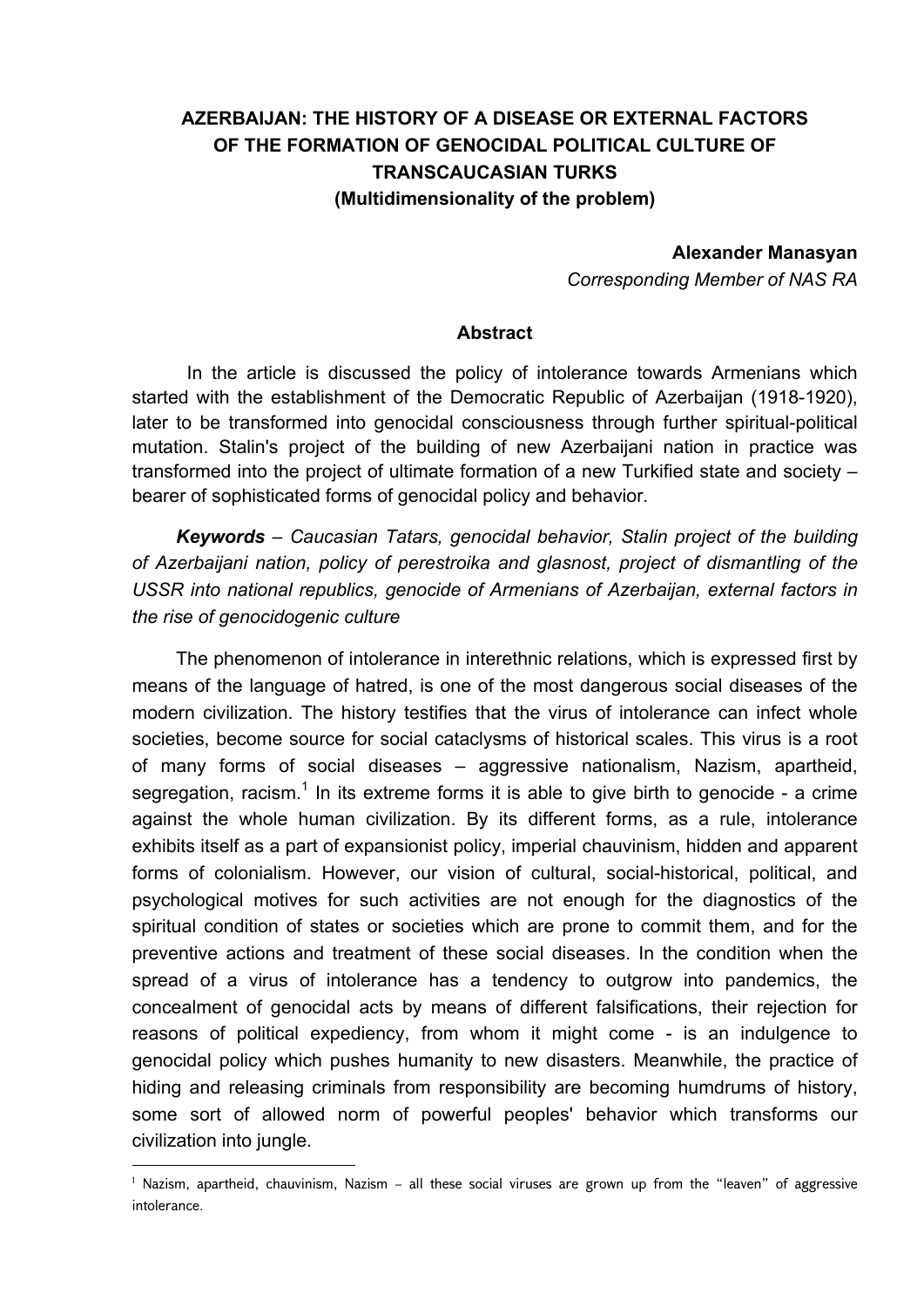Genocidal acts of the XX century, particularly the genocide of Armenians in the Ottoman Empire and Republican Turkey sheds light on the matter. It lies in the politicization of these crimes, deliberate lowering of the "rank" of genocidal acts, their reduction into "regrettable tragic events" or incidents, which allegedly could not fall into the category of genocide. Extant facts of the hiding of evident genocidal acts in terms of common sense and spirit of justice are enough for scholars who realize their moral responsibility for that state of affairs to sound the alarm. The validity of in-depth understanding of the problem is evident. After all, currently are missing satisfactory answers to the next, it would seem, simple questions: a) why and how are accumulated impulses of intolerance and hatred to others by one or the other communities or actors on the international political ring, and b) how they appear in the behavior of the subjects - bearers of these mental-psychological qualities?

Of course, any of the mentioned social diseases has important specificity for its identification which is fixed in the definition of the phenomenon. Some of them are very significant in the context of the discussed problem. Hatred and intolerance, for example, could appear as mutual, reciprocal relations, while the discrimination, apartheid and genocide suppose the existence of sides unequal by power and status: usually the crime of genocide conduct more powerful peoples in regard to weaker ones.

The problem is multifaceted and we think that the main aspects of the "large topic" could be encompassed, speaking conventionally, through the outline plan consisting of the next points:

- a) Internal historical-cultural processes of the rise of aggressive intolerance and genocidal behavior;
- b) External factors which induce the forming of genocidogenic political culture;
- c) Reflection on the genocidal act by the criminal, victim, and international community;
- d) Punishment for the crime against humanity as a condition of extirpation of genocidal acts from political relations of peoples and states;
- e) Improvement of international legal, political and cognitive means of evaluation of acts of genocide as a condition for the elaboration of preventive mechanisms of such crimes and overcoming of their consequences.

This analysis mainly regards the point (b) mentioned above. The clarification of our approach further comes down to what that the problem of the genocidal behavior is considered not on the general theoretical principles and concepts for their applying to specific acts. We are trying to reveal the problem on concrete example, aiming at the extraction of generalizations from such analysis. just for general theoretical and philosophical conclusions.

As such example serves the contralateral state-like political formations which exist in the east of Transcaucasia in the XX century, in regard to which was embedded an unrelated toponym *Azerbaijan*, the name of the north-western Iranian province. The first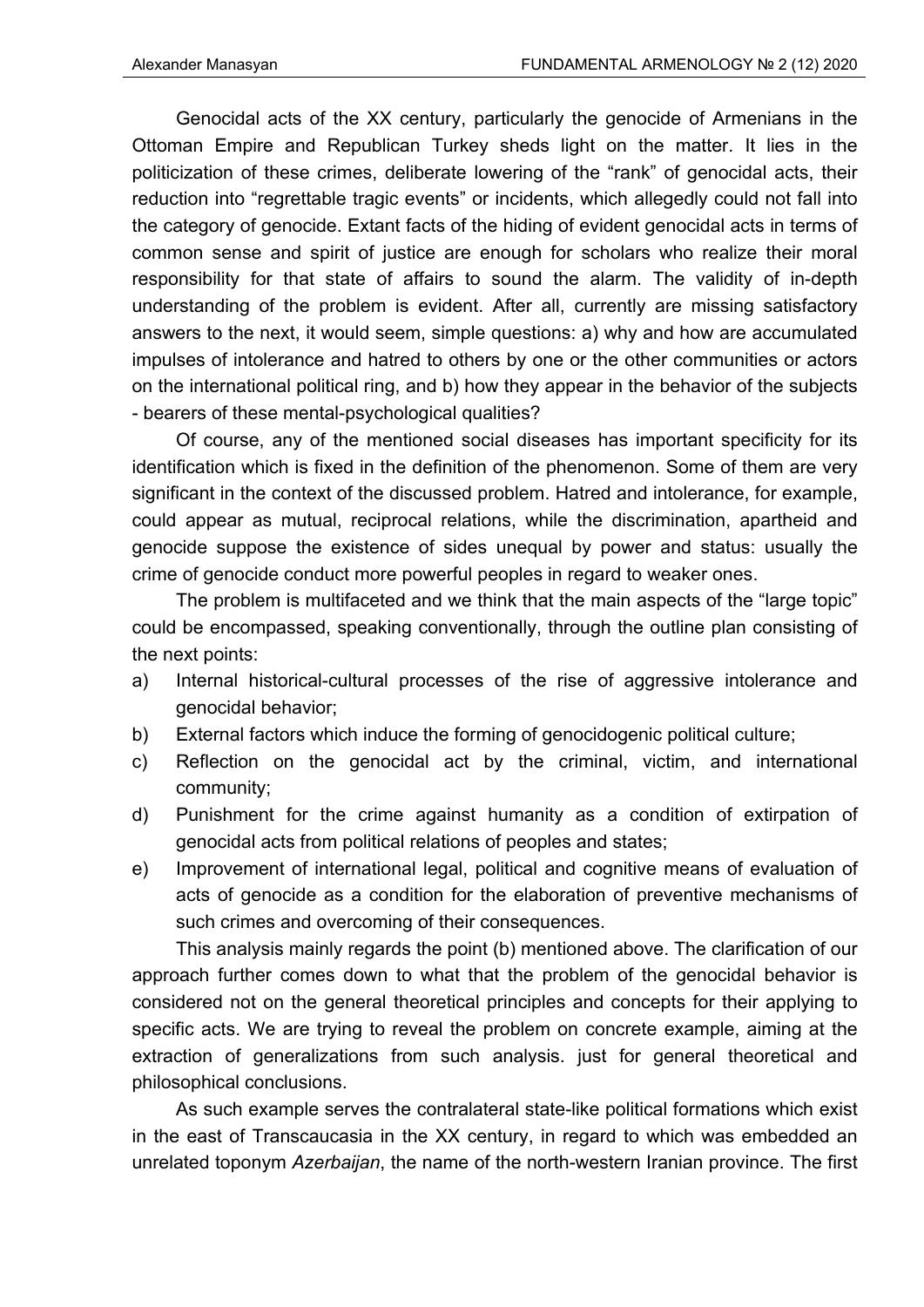such state-like political formation named Democratic Republic of Azerbaijan (DRA)<sup>2</sup> in Transcaucasia appeared in 1918 as a result of the intervention into the region of Turkish army. The second one was established by the XI Red army in April 1920 in the form of Soviet Socialist Republic of Azerbaijan (Az. SSR). The third in this chain which came into existence in the course of the dissolution of the USSR and a member of UN since 1992 is the Republic of Azerbaijan (RA).

This example is chosen by us because it represents an anomalous case in the history of the XX century genocidal acts: despite the flashy evidence of the aforementioned genocidal behavior of all three formations, the fact remains unnoticed by the international community. It requests explanation, but already from the point of view of internal motivations of the subject of crime, and from the point of view of external actors who kept some relations with the criminal.

It is apparent that aggressive intolerance and hatred towards others, especially political behavior with such qualities does not emerge at once. The genesis and rise of these qualities, their rooting in the culture and in the specific forms of political behavior<sup>3</sup> suppose not only historically established internal motives, but also external stimulus favoring that process. This circumstance brings together the problem of the formation of genocidоgenic culture in the RA with the analysis of changes of the region's statejuridical status during the last two centuries which were undertaken by means of the interference of external forces. The problem which requires political and civilizational conceptualization is as follows. Did the external factors contribute to the formation of genocidal behavior of the modern RA, and if yes, then what are the motives? In this context are clearly distinguished the next periods of the rise of the society (and currently the state) – the bearers of that culture:

- From 1813 until 1918 (from the attachment of the region to the Russian empire until its disintegration; the period of the creation of non-ethnic community of Caucasian Tatars by the Empire),

- 1918-1920 (the period of chaos triggered by World War I and the disintegration of the Russian Empire),

<sup>2</sup> It was the first attempt of Turkey to create new Turkish states beyond their borders which predates the establishment of the Northern Cypriote Turkish Republic.

<sup>3</sup>We should not touch upon more deep roots of aggressive nationalism in the modern Azerbaijani society and genocidal behavior of the Republic of Azerbaijan which are related, as we have formulated above, to internal historical-cultural roots of the formation of predisposition to these qualities among nomadic Turks who in the Middle ages, along with the Mongol-Tatar invasions appeared among sedentary peoples of Persia and Near East. As a possible precondition could be, for example, referred to the extensive form of management with which nomadic Turkish tribes were familiar in the steppes of Central Asia. The nomad who is accustomed to take ready products from the nature, among sedentary people did not lose this "attitude towards the world", which is manifested in the propensity to steal and loot. Nomad who had moved to a sedentary lifestyle, except the conquest of someone else's territory and applying brutal force and cruelty towards subordinated peoples, could not have neither cultural, nor economic leverages in the foundation of a state.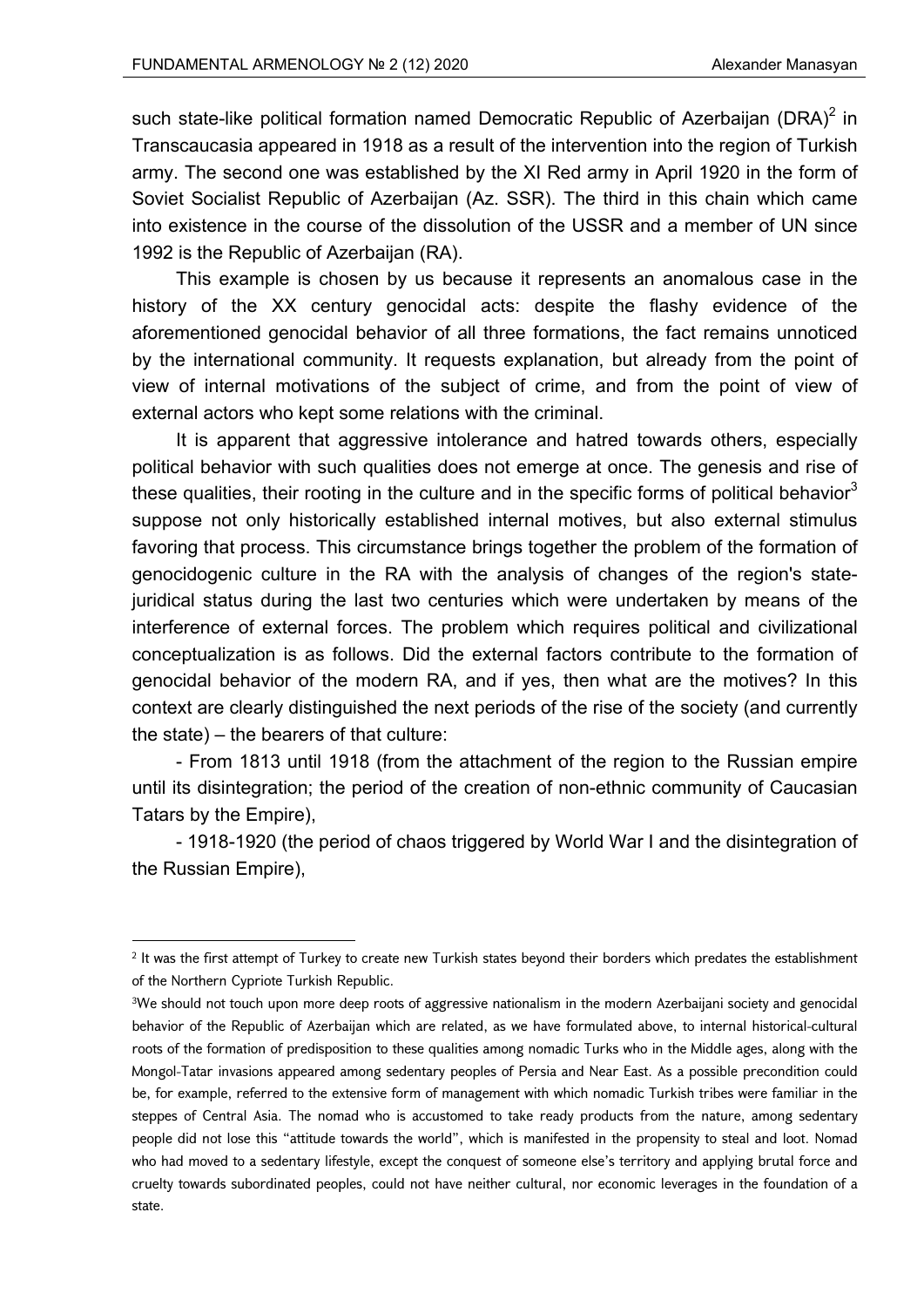- 1920-1930 (from the rise of the Bolshevik scenario of the creation of the nonnational Azerbaijani SSR as an outpost of "red revolution" in the East until the Stalin's program of the building of new socialist Azerbaijani nation),

- 1930-1988 (the advance of Stalin's program of Azerbaijanization of Caucasian Tatars and its further mutation),

- 1988-1992 (from punitive operations against the Karabagh movement and the genocide of Armenians of Azerbaijani SSR until the disintegration of the USSR),

- From 1992 until today (the West and the intensification of genocidal mentality of the Azerbaijani society in the post-Soviet period).

Below these periods should be studied by the order mentioned above. For all these periods exists numerous special studies. Our goal is not the detailed study of these periods but the highlighting of political subtexts and vectors of every period which throws light on the details, logics and results of these transitions.

## **1813-1918s: INITIAL LESSONS OF PERMISSIVENESS AND IMPUNITY. FIRST TRANS-ETHNIC MUTATION - FROM** *PERSIANS* **INTO** *CAUCASIAN TATARS*

Immediately after the attachment of Transcaucasia to Russia in 1828 in line with promises given to Armenians of Karabagh by the Empire<sup>4</sup> was formed the Armenian *oblast* which however did not include Karabagh. But soon after, in the course of territorial-administrative reorganization of the region Armenian *oblast* was abolished. The last such reorganization was undertaken in 1867. In Transcaucasia were organized five provinces (*gubernia*) – Kutaisi, Tiflis, Yerevan, Elizavetpol, and Baku. The territorialadministrative division of the region was carried out by the Empire in order to avoid the creation of independent national states, and it logically was in accordance with the Empire's policy. First of all it concerned Armenia and Georgia since exactly they had centuries old traditions of statehood. In the light of this it becomes clear the elimination of Armenian *oblast* and the fragmentation of Eastern Armenia, with their attachment to the Yerevan, Tiflis, and Elizavetpol *gubernias*.

Other tasks arose before the Empire in the multiethnic Eastern Transcaucasia where the local Muslim peoples live for centuries in the area of highly developed Persian culture and spiritually were leaning towards Iran as their motherland (*Vatane*). This is why the Empire undertook the policy of de-Iranization of the region, its spiritualcultural alienation from Persia. It kept ignoring the Muslim nations and ethnic groups of the region which initially were called Persians<sup>5</sup> and "collected" them under the general term "Muslims". The multicolored ethnic patchwork of the region was presented by its confessional "two-toned portrait": *Christians - Muslims*. But the policy of de-Iranization

<sup>4</sup> See: From the order of F.A.Potyomkin to P.S.Potyomkin issued in April 3, 1783, in: Armenian-Russian relations 1990:239.

<sup>5</sup> Precisely as *Persians* were identified the local "indigenous peoples" in the first descriptions of the Muslim population of Baku. See: Tagiev 1999: 44.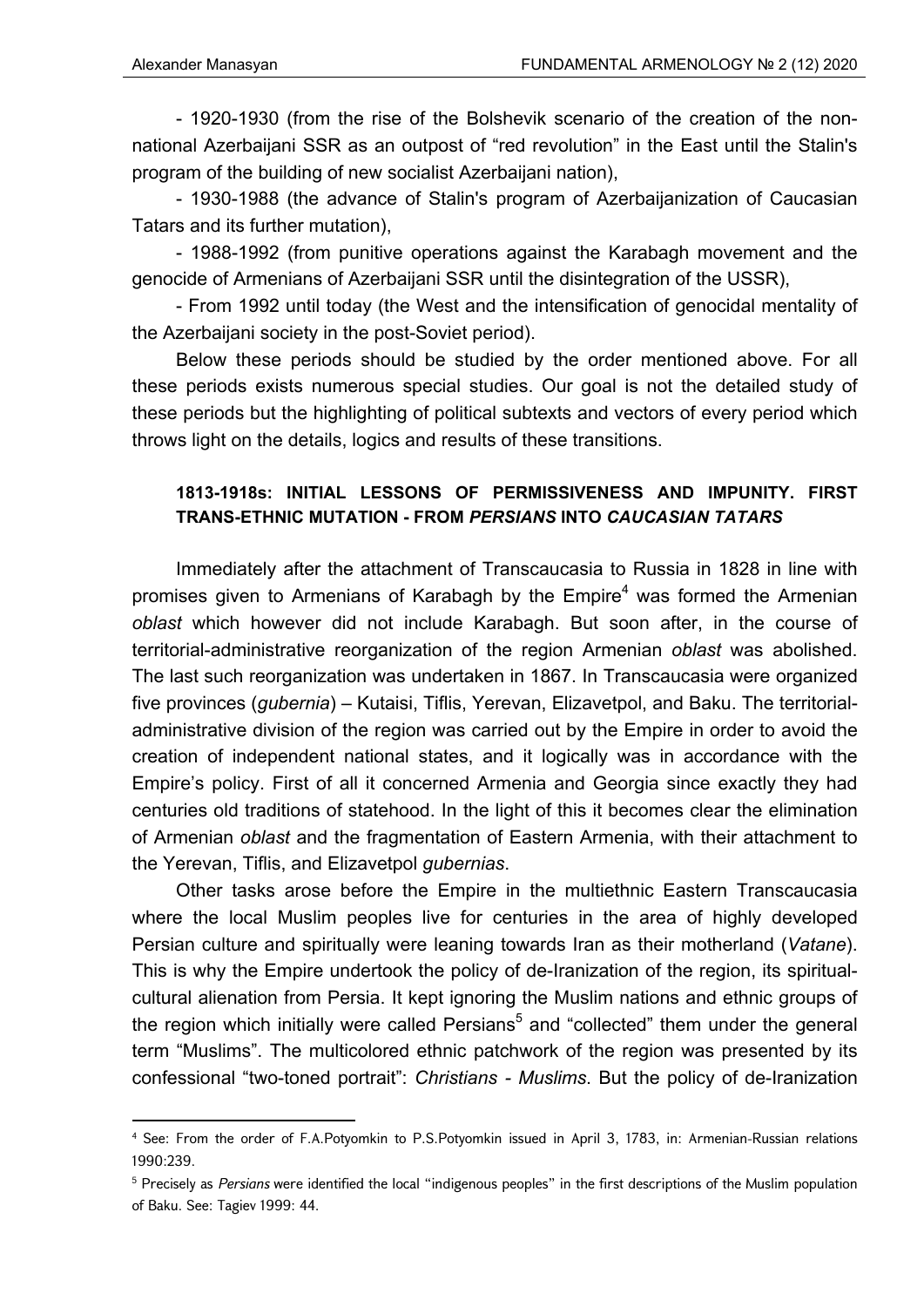anyway rests upon the support of these nameless Muslim masses. As such the Empire had chosen the scanty community of anti-Persian oriented local Turks. It took them from the "brace" of the regional Muslim *umma*, renamed them "Caucasian Tatars"<sup>6</sup> and, according to the logics of that policy, granted them with all possible privileges. According to the 1846 rescript, the Empire opened doors of civil services before the sons of Caucasian-Tatar Muslim aristocracy, actively contributing in the replenishment of their number. But the "ethnic-political *perestroika*" was not completed by this act. It turned out that the initial confessional line *Christians - Muslims* for separating the peoples of Eastern Transcaucasia did not secure the neutrality of the Russian community in future conflicts on which the Empire might rely upon while dealing with this complicated region in future. Christian Russians whose influx was permanently increased, involuntarily had to become acting side of conflicts, if the "confessional portrait" of the region would not be changed. Soon in the political usage was introduced a new, this time ethnic-confessional line of separation. Was chosen a new tandem of the concept *Muslims - Armenians* which fixed the main sides of future conflicts. Through a number of political reboots the terminological evolution took shape of a format acceptable for the Empire consisting of three key concepts – *Armenians, Muslims, Caucasian Tatars*. In this format were clearly designated the sides of future conflicts, in the Muslim mass was distinguished a reliance in the policy of de-Iranization, were driven into the zone of politically marginalized those peoples and ethnic groups who gravitate to Iran, and, finally, in the future conflicts was secured the neutrality of Russians living in the region.

The highlighting of "Caucasian Tatars" in the Muslim mass and granting them economic and other privileges attracted into this section of the society unnamed masses of migrants from Persia - workers<sup>7</sup>, whose influx was not hampered by the Empire, because of a need of working force in this rapidly developing region. In the mixer established by the Empire "Caucasian Tatars" (i.e. heterogeneous population of the region to which was attached this epithet) at the beginning of the XIX century although became the most populous in the Muslim mass, they did not gain ethnic identity. It was not an ethnic but statistical commonality. But precisely that faceless statistical

<sup>&</sup>lt;sup>6</sup> Here brackets are in place since it was clarified that this was not ethnic commonality but heterogeneous tribal groups who migrated from Persia to Russia *en masse* especially after the elimination of serfdom in 1861 and were nominated as such by imperial services.

<sup>7</sup> A large part of nameless ethnic mass of migrants from Azerbaijan (north-western province of Persia) comprise Turkish-speaking "nomadic pastoralist and marauding tribes" which, as it is mentioned in the encyclopedic dictionary of Brockhaus and Efron, were settling down near the cities and were engaged in brigandage (See: Brockhaus and Efron, vol.I: 213). The number of migrants as to the last quarter of the XIX century, according to Russian services, was about one million people who replenished the army of laborers in industrial Apsheron peninsula and settled down in the fertile valleys of Kura and Araxes – in the areas most suitable for pastoralists. This influx of ethnically heterogeneous and mostly Turkish speaking mass of migrants, attributed to Caucasian Tatars by Russian administration had determined the turning point in the demographic situation of Eastern Transcaucasia in the sense of increase of the community named by the Russian administration as *Caucasian Tatars*.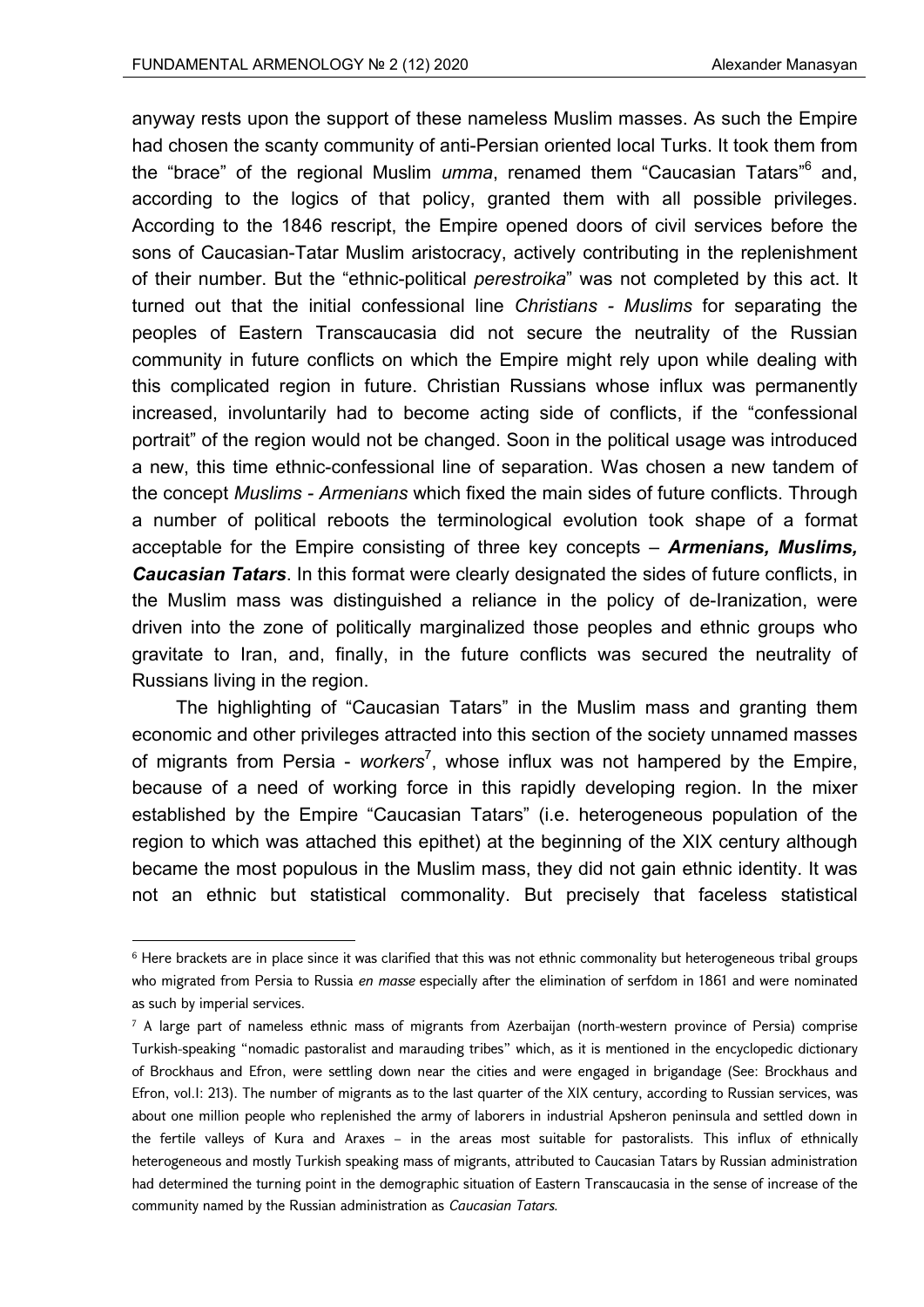commonality became suitable for services of the Empire in her political operations in the region. It was supposed that due to uncertainty of ethnic affiliation and almost complete illiteracy, in contrast to Armenians and Georgians, it would not pretend on the creation of national statehood, would not be involved into social movements and, therefore, could not represent political threat for the Empire. Perhaps, in the XIX century it became the main motivation for the Empire to favor them. $^8$  But towards Armenians the attitude of the Empire at the end of the XIX and beginning of the XX centuries became markedly negative. Were closed Armenian schools, taken away monastic lands and property of churches which became reason for the growth of antimonarchic attitude among the Armenians. In response, in 1905-1907 the Tsarist secret police began to incite against Armenians Caucasian Tatars throughout whole Transcaucasia provoking them to organize massacres. The Empire already regarded Caucasian Tatars not only as the factor of de-Iranization but also a punitive power. $^9$  Imperial services gave to massacres the name of "Armenian-Tatar clashes", hiding the aggressive side of these "clashes", and their sympathy to them.10 **Economic, administrative and other privileges of Caucasian Tatars in the 1905-1907 Armenian massacres outgrow into the privilege of robbery and violence. On the one hand still unfading nomadic habits of assigning someone else's property and on the other hand the ethnic impersonality became the moral-psychological leaven, which triggered the transformation of granted social privileges into privileges of permissiveness and violence. In this way the masses of nomadic migrants which did not have ethnic identity, and had "become" Caucasian Tatars, received sanction on permissiveness in regard to Armenians and indigenous Islamic peoples.** 

But at the end of the XIX century the imperial policy of de-Iranization brought to unforeseen results. The educated part of the new generation of "Caucasian Tatars" looked towards Istanbul and became bearer of the ideas of Pan-Turkism. In fact, the policy of Eastern Transcaucasia's de-Iranization took the form of Turkification of this region. An apparent mistake in calculations to the benefit of numerous agents of Istanbul in the region. Turkish agents, better than the highest Russian administration, evaluated the perspectives of imperial policy of de-Iranization and acted in that direction. **Whatever it was, the output of implemented policy was not "the product" the Empire expected to receive. It cultivated a power hostile to her at the expense of peoples which were natural allies, at which had pointed count Illarion Ivanovich Vorontsov-Dashkov, the governor of the Caucasus.<sup>11</sup>**

<sup>&</sup>lt;sup>8</sup> Probably, it was also assumed that by this mass could not appear social-economic pretensions in view of their undisputed privileges in those spheres of social life.

<sup>&</sup>lt;sup>9</sup> On the policy of mobilization of Caucasian Tatars by the Empire in order to punish Armenians points Vorovskij, one of the notable Bolsheviks, See: Vorovskij 1933: 106-107.

<sup>&</sup>lt;sup>10</sup> To these events is dedicated the book of Alexander Novikov, ex-governor of Baku (1902-1904)(Novikov2015).

<sup>11 &</sup>quot;Your Majesty is aware,- writes to Nicholas II the viceroy of the Caucasus,- that during the whole history of our relations with Turkey regarding Caucasus until the 1877-1878 war which ended with the attachment to our territory modern Batumi and Kars regions, the Russian policy permanently, beginning from Peter the Great rests on the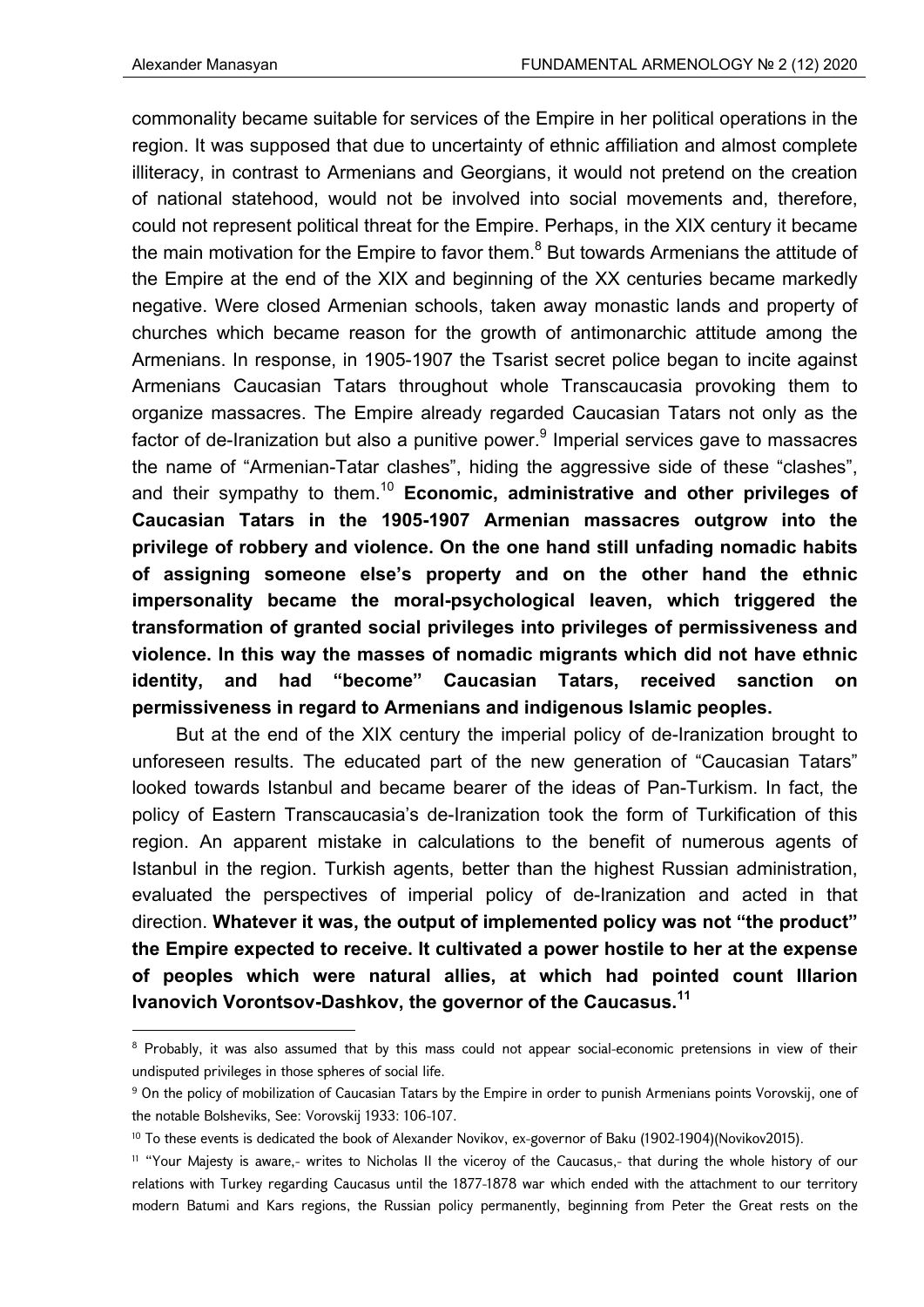In such atmosphere at the Caucasus in 1917 the Russian empire was thrown into whirlpool of upheavals and disintegration. In November, just after Petrograd and Moscow, in the industrial Baku was established Soviet power. Armenians became the national support for Soviet power since they were afraid of the secession of the region from Russia due to the threat of Turkish invasion. Armenians who had important positions in the economy of the region were aware that by the Soviet power they could lose their property. But in that moment they made a choice not between Socialism and Capitalism but between genocidal Turkey and Soviet Russia.

## **1918-1920: FROM PERMISSIVENESS TO GENOCIDAL CONSCIOUSNESS AND BEHAVIOR DURING THE TURKISH INTERVENTION IN TRANSCAUCASIA**

In March 1918, the deputies of the All-Russian Constituent Assembly from Transcaucasia who 'came back from Petrograd',formed Transcaucasian Seim in Tbilisi in order to establish a breakaway state -Transcaucasian Democratic Federative Republic (TDFR) which actually survived only about one month and was dissolved in May, 1918, due to the efforts of external forces (mostly Turkey). In May 26, Georgia announced about its exit from TDFR. In May 27, the Muslim fraction of Transcaucasian Seim adopted the text of the Declaration of the Democratic Republic of Azerbaijan (DRA), and in May 28, 1918, declared its independence the Republic of Armenia. Turks waited for the dissolution of TDFR expecting to put an end to Armenia and Armenians and at the same time give over the power in Baku to the government of DRA consisting mainly from the members of "Musavat" party.<sup>12</sup>

On the first day of its independence the Republic of Armenia defended his right to live in the battles at Sardarapat and Bash Aparan against invading Turkish army. Turks did not succeed to fulfill their goal of elimination of revived Armenian state. But they get a chance to continue intervention towards Baku, en route setting on fire dozens of Armenian settlements. In September 15, 1918, Baku was captured. Due to the bayonets of Turkish army and with the assist of the German expeditionary corpus the government of DRA "arrived" in Baku. During three days Turkish soldiers and the crowds of Caucasian Tatars organized a "bloody feast".Tens of thousands of Armenian civilians

<u> Andrewski politika (za obrazu za obrazu za obrazu za obrazu za obrazu za obrazu za obrazu za obrazu za obrazu</u>

friendly attitude towards Armenians who reciprocated with active assistance during military actions … Only in 90s of the last century that original policy towards Armenians has been drastically changed during the Sassoun massacre when Armenians were categorically refused by the prince Lobanov-Rostovskij in intercession before Turkey. Your Majesty is well aware to what sad results brought the change of our policy, due to failed measures undertaken in regard to Armenian church in Russia, creating anti-Russian attitude of all Armenians in general including also Russian subjects who were thereby involved in revolutionary movement hostile to the Russian government … I think, Sir, that now it is time to return to the original Russian policy of patronage of Turkish Armenians and it is absolutely necessary to find only those forms to which now it will turn into" (See: Red archive, № 1, (26) 1928: 118-120).

 $12$  Although the latter was not declared, probably "remained on the paper", unless the interference of Turkey into the ethnic-political processes of Transcaucasia.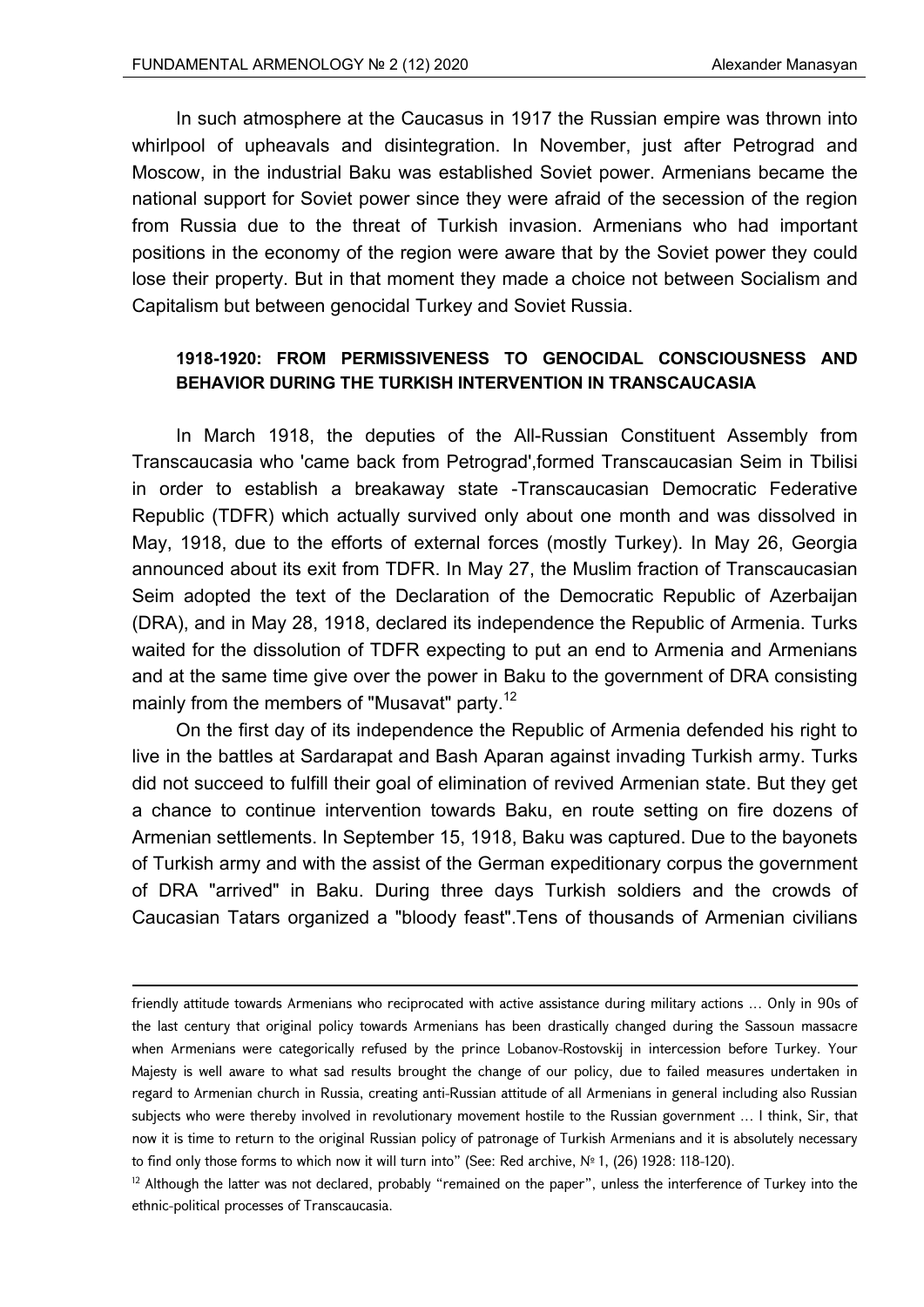fell victims to massacre.<sup>13</sup> Handling with Baku Turkish army moved to Mountainous Karabagh (Artsakh) in order to execute the citadel of Armenians in the region. But in October 18, 1918, the Karabagh forces of self-defence crashed the Turks near the village of Mrmna. By the order of Entente the Turks who were defeated in World war left the region. But during that short period they had succeeded to change the ethnicpolitical situation in the region. It concerns not only the overthrowing of legitimate power in Baku and its transfer to the "imported government" of Musavatists. They involved Caucasian Tatars into the *pogroms* of Armenians, and this time not on the "economic jealousy" but ethnic hatred and aggressive intolerance. The Musavatist government continued its policy of extermination of Armenians in March 1920 in Shushi, the historical capital city of Artsakh setting on fire the city and organizing the massacre of more than 30.000 inhabitants of the city and nearby villages. **Fully infected by the virus of genocidal consciousness from the Turks in the course of Turkish intervention Caucasian Tatars passed through further spiritual-political mutation. Their diverse mass in the condition of the absence of own historical-cultural heritage as a basis for consolidation found commonality in the hatred towards their opponents in the ethnic-political problems of the region - towards Armenians and other indigenous nations - and began to identify himself on that basis.** 

In 1919 DRA which was established by the Turkish army and had large territorial claims (from Baku to Batumi including also Armenian Mountainous Karabagh) applied for the membership of the League of Nations but was refused. In fact, DRA claims over the territories where it did not have neither administrative nor military and political presence. In April 28, 1920, DRA stepped off the stage of history without being recognized or actually undefined borders when the XI Red army of Soviet Russia entered Baku, deposed the Musavatist government appointed by the Turkish army and "established" the Soviet Socialist Republic of Azerbaijan (Az.SSR). Az.SSR was not the successor of DRA, but as further events show, inside the elite circles of the republic were preserved spiritual state of hatred towards Armenians and to all indigenous nations. After all, participants of recent massacres in Baku and those who burnt down Shushi joined communists.

# **1920-1930s: FROM PROMOTION UNTIL CLOSING OF THE PROJECT OF INTERNATIONAL AZ.SSR AS THE COMMON STATE OF ARMENIANS AND MUSLIMS**

Still before coming to power the future Turkish leader Kemal Atatürk who promised Moscow to become the outpost of "red revolution" in the East, in 1921 succeeded in the incorporation of Armenian lands of Nakhijevan and Mountainous Karabagh into the limits of Azerbaijan. In the political background Armenian communists were calmed

 $13$  The practice of creating new satellite-state by Turkey outside its borders as the consequence of intervention was used when in 1974 it "established" the Turkish Republic of Northern Cyprus.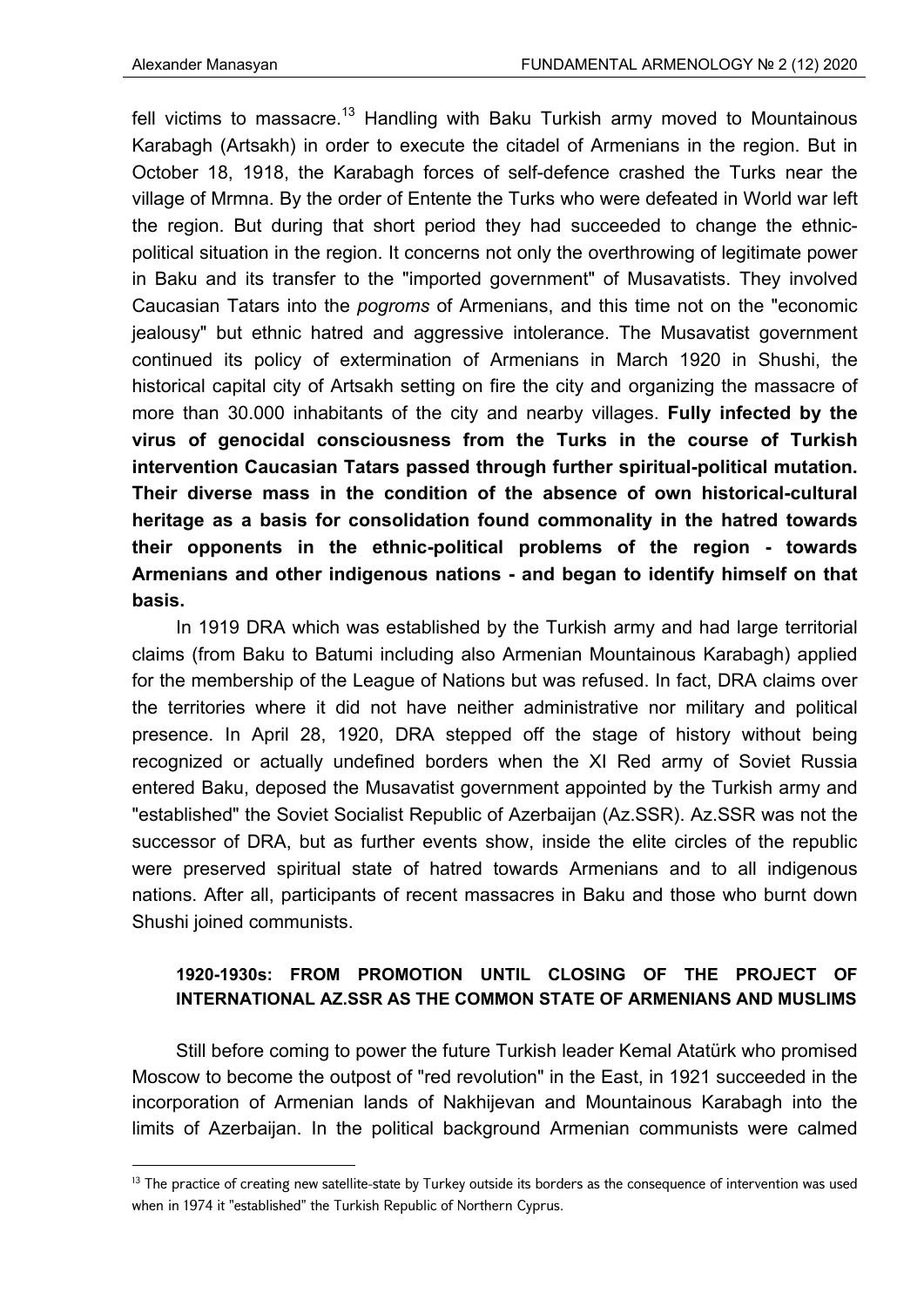down by saying that Soviet Azerbaijan should be the embodiment of the idea of fundamentally new solution of the national problem in the conditions of socialism. It was presaged the status of non-national (were current also such terms as *cosmopolitan*) republic, an international republic without the title nation. Moreover, the concept of *international* was understood not as a synonym to the concept of *multi-national* what actually was Eastern Transcaucasia. Political meaning of the concept "international Azerbaijan" exactly pointed on non-national character of the republic but on the common state for peoples inhabiting it. Two communities - Muslims and Armenians should comprise the main "human material" for the building of that non-national state. The inherited from the Russian empire perception of Eastern Transcaucasia as an Armenian-Muslim region represented through the tandem of the concept "Armenians - Muslims" stood until 1930s. In the official and non-official documents the concepts *Armenians* and *Muslims* constantly figure as a pair, stressing the unique legal-political character of Az.SSR as a new type of socialist cosmopolitan republic without title nation.<sup>14</sup> It remains distinctive the wording which starts actually the unaccepted but realized decision of the Caucasian bureau dated to June 5, 1921, according to which Mountainous Karabagh against the will of its population was included into Az.SSR. The document begins with these words: "Because of the need of national peace between Muslims and Armenians…" which proves that precisely Armenians and Muslims were both sides of the ethnic-political dispute around the national-state organization of Az.SSR. Another "background argument" in the tearing away of Mountainous Karabagh and Nakhijevan from Armenia was the idea that in the unified union of the USSR which was going to be established, the borders of republics would be of no significance for the citizens of this great federation. At the beginning seemingly were maintained all formalities of the building of non-national Az.SSR. The autonomy was substantiated as a Soviet form of national-state formation, highlighting it in this status in separate allocation in its yearly economic reports.<sup>15</sup> On the flag and emblem of the Autonomous Republic of Nakhijevan along with the Turkish name was written also in Armenian. Armenian was recognized as the language of relations with the Autonomous Republic of Mountainous Karabagh. In the preamble of the decree concerning the establishment of Armenian autonomy, while speaking about the events of 1905-1907, it was intentionally underlined that the goal of the Soviet power is to secure brotherly cooperation of peoples "in the unified state union".<sup>16</sup> In the VI Congress of the Communist party of Azerbaijan its political leader S.M.Kirov had underlined that with the establishment of the Autonomous Republic of Mountainous Karabagh is ensured the "legal presence of Armenian people in the limits of Soviet Azerbaijan".<sup>17</sup> During the first years it seems that

<sup>&</sup>lt;sup>14</sup> Precisely the phrase "strong cosmopolitan center and source of class revolution in the East" was used in the letter sent to Moscow in the summer of 1920 by outstanding peoples of different nationalities among whom also Nariman Narimanov, the leader of Azerbaijan, where was put forward this idea (See: Guliev 1989 (ed.): 39). https://bit.ly/2whRzKP

<sup>15</sup> See: Guliev 1989: 273.

<sup>16</sup> See: Collection of legalizations 1923: 384-385.

<sup>17</sup> S.M.Kirov, Report on the VI congress of the C(b)PA. 05.05.1924, APD APA, coll. 1, l. 169, f. 249/11, p. 3.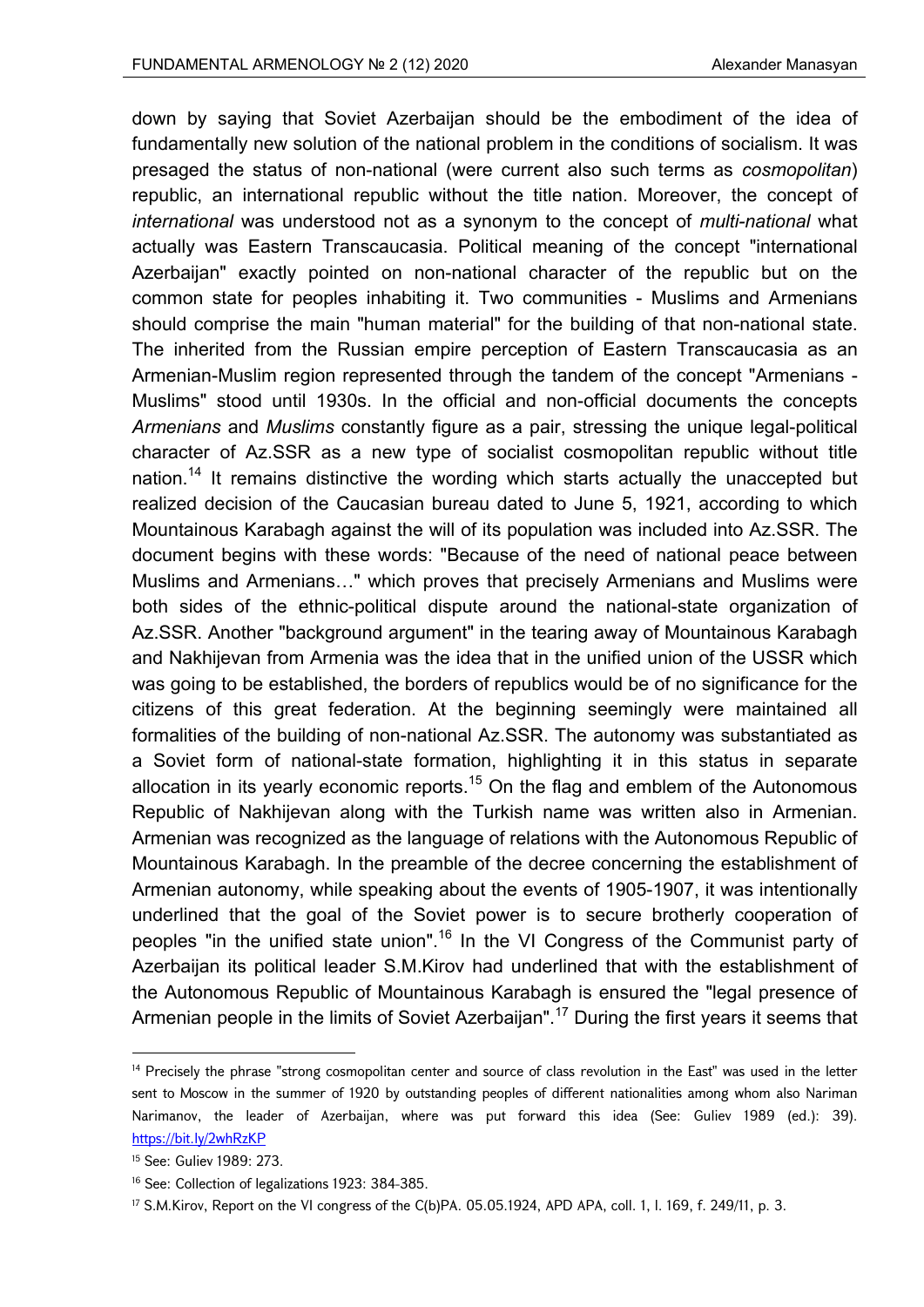political processes were in accordance with the creation of the common state for Armenians and Muslims in Az.SSR. But following actions of the Bolshevik center showed that the project of non-national (international) Azerbaijan was no more than cover for the looting of Armenian lands. Soon in Az.SSR, in the non-national Soviet republic, were undertaken measures on the implementation of political indigenization, ousting of the representatives of other nationalities from the state and party apparatus and implementation of Caucasian Tatars into these structures.<sup>18</sup> The policy of indigenization in Az.SSR proceeded especially actively, although it was provided specifically for national republics but not for the international republic of Azerbaijan. The Lenin's cohort of Bolsheviks acts in accordance with the Turkish designed program of the establishment of new Turkish state in Eastern Transcaucasia. But at the end of 1920s and early 1930s Stalin decided to realize the building of new "Azerbaijani nation" instead of this "outpost of socialism in the East". He decided to correct the mistake of the Tsarist Russia and Bolsheviks in the national policy of the region which brought to the Turkification (exactly Turkification but not Türkification) of Caucasian Tatars.<sup>19</sup>

# **1930-1988s: MUTATION OF STALIN'S PROJECT OF AZERBAIJANI NATIONS' BUILDING. FURTHER METAMORPHOSIS WITH THE BAGGAGE OF GENO-CIDOGENIC CULTURE: FROM CAUCASIAN TATARS TO AZERBAIJANIANS**

The idea laid on the basis of Stalin's project seems simple: "melting in one boiler" the Islamic peoples and other peoples of the republic and get a new nation which would be equally distinct from Persian and Turkish identities. The building of new nation was

<sup>18</sup> The meaning of *political indigenization* lies in the preparing of national personnel in the national republics. More detailed on this see: Sventekhovskij, Russian governance, modernizing elites and the rise of national identity in Azerbaijan. http://www.sakharov-center.ru/publications/azrus/az\_016.htm

<sup>&</sup>lt;sup>19</sup> The Turkish world is not homogeneous in genetic as well as in historical-cultural aspect. The map of Kazakhs' genetics proves the high percentage of Chingizids among them.

http://xn--c1acc6aafa1c.xn--p1ai/?page%20id=349)

This is not true for the Transcaucasian and Ottoman Turks. Their linguistic communality with Kazakhs or Kirgizis are derived from historical circumstances. In the context of our topic is more important not so much the genetic but historical-cultural and psychological remoteness of the Turks from the rest of Turkish peoples. The nomadic Turk who appeared in the area of sedentary peoples and establishes an empire, faces a choice: either master the high culture of sedentary peoples and being assimilated into them, or assimilate these peoples by forcing them to adopt its own culture. Turks had chosen the second path, which in the course of centuries had developed in them aggressive forms of attitude towards enslaved peoples, leading to the genocide of Armenians, Greeks, and Assyrians. These cultural codes of Turks' behavior simply could not come into existence by Kazakhs or Turkmens. The remoteness of Turks from other peoples of the Turkish world in the sense of political culture gives reason to fix that difference in the concepts "Turk" and "Türk". Other Turkish peoples are not responsible in any way for the crimes committed by the Turks. But it appears that some Turks are trying to associate the whole Turkish world to the criminal conduct of Turks against humanity. For example, in the connection with the fact that in January 2012, the Senate of France had supported the bill which introduces criminal prosecution for the rejection of Armenian genocide in the Ottoman empire during World War I, the Azerbaijani filmmaker and screenwriter Rustam Ibrahimbekov stated: "The anti-Turkish tendency of the new law is evident. But in fact the representatives of the whole Turkish world are becoming its hostages …". https://novostink.net/politics/30554-velika-poterya-ibragimbekov-otkazalsya-ot-francuzskogo-ordena.html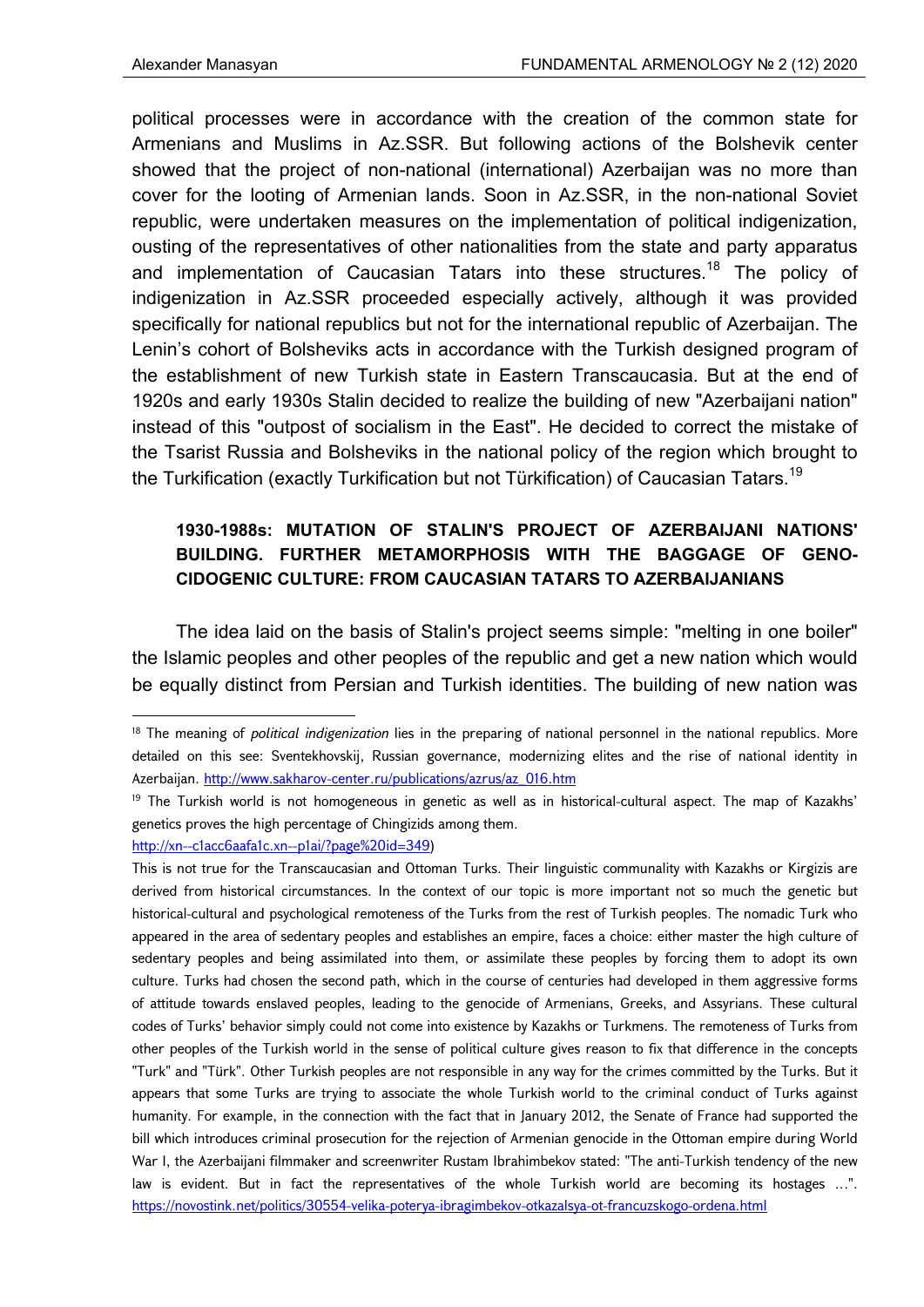thought to be realized at the expense of the culture and history of non-Turkish indigenous peoples. And this is clear. The Turkish speaking tribes who had come from Persia and were called *Caucasian Tatars* by the Empire, did not have historical connections with this region and possess with necessary material and spiritual background for the realization of the program as well.<sup>20</sup> By Stalin, in this boiler Caucasian Tatars (already partly Turkified) who had become bearers of the history and cultural values of indigenous peoples would feel themselves not as Turks but just Azerbaijani nation.<sup>21</sup> The great Persian poet Nizami Gyanjevi was declared as Azerbaijani poet, only on the grounds that he lived and worked in Gandzak (Gyanja). That fate was shared by those Iranian poets who at least once had visited "these places" or were born in the Iranian province of *Azerbaijan*. 22 All this was accompanied with the persecution of indigenous non-Turkish peoples and their displacement from the ethnic map of the republic, looting of their history and culture for the benefit of the "nation under project". Should be remembered the notorious tax "Lezgi pul" regarding the teaching of mother tongue for indigenous nations. Only the parents of those schoolchildren were exempted from taxes who registered themselves as Azerbaijani. In the whirlpool of assimilating processes were involved actually all non-Turkish peoples of the republic, including Armenians. Are well known the attempts of Azerbaijanization of medieval Armenian historians and cultural figures such as Movses Kaghankatvatsi, Kirakos Gandzaketsi, Mkhitar Gosh etc. Were usurped monuments of Armenian culture on the territory of Az.SSR, including *khachkars*. Having failed in this attempt of robbery of the cultural heritage of other people, in 2005 in Baku was destroyed the biggest medieval cemetery of *khachkars* which was included in the list of non-material cultural heritage of the humanity. The authorities in Baku did not permit the representatives of UNESCO to the place of the crime which was characterized by the British "The Guardian" as "the worst cultural genocide of the XXI century".

Azerbaijanization of the republic was new Soviet imperial project and could not be subject for appeal.<sup>23</sup> Protesters were accused in nationalism.<sup>24</sup> Moscow remained

<sup>20</sup> Details of the nomination and promotion of the idea of a new nation named *Azerbaijanians* by Stalin has been thoroughly revealed by Aris Ghazinyan (Ghazinyan 2011).

 $21$ It has also a geopolitical idea. Turks named the state established by them in 1918 Azerbaijan, usurping it from the north-western Iranian province in order to create in the future Great Azerbaijan at his expense. Stalin was fine in the realization of the Turkish project of Great Azerbaijan at an appropriate moment but in the "Soviet execution". During World War II he was close to the realization of that idea. In the post-Soviet period it appears again in the folder of Turkish geopolitical plans.

<sup>&</sup>lt;sup>22</sup> To the looting of cultural values of other peoples by the newborn nation is dedicated the book by Asatryan and Gevorgyan 1990.

 $23$  Azerbaijanization of the republic which had started in 1930s, continues until today. The new nation had not come into existence yet. As a result of Azerbaijanization, instead of the conglomerate of Caucasian Tatars appeared the conglomerate of Azeris with the preservation of nucleus of political orientation on Turkey. In the post-Soviet conditions is in progress the process of returning of people to their ethnic roots, their exit from the national underground. By Lezgi, Talish and other peoples of Eastern Transcaucasia gains power the movement for the restoration of their ethnic identity. "Azerbaijanians" are statistical but not ethnic commonality, as were "Caucasian Tatars".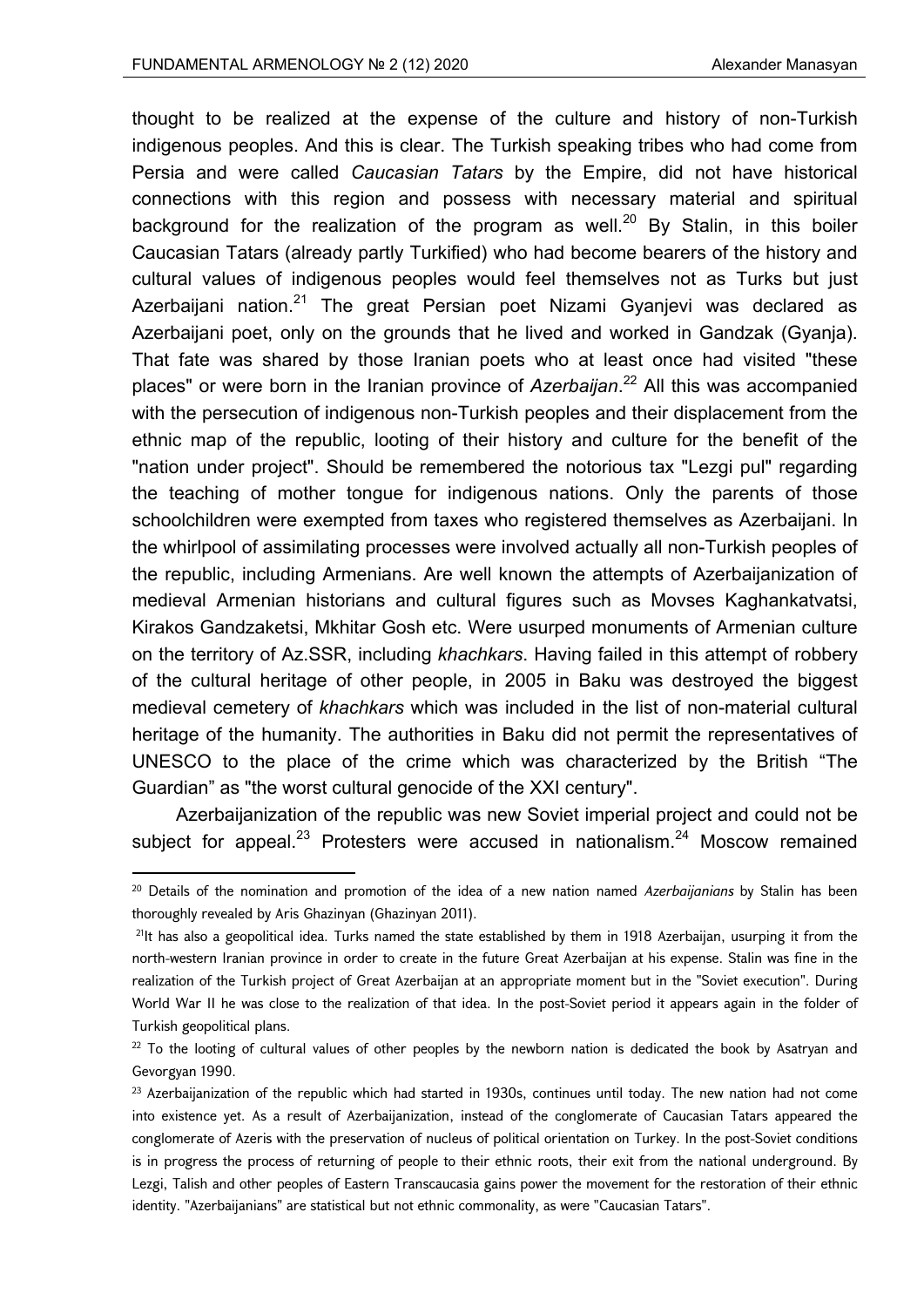hostage of the forged Stalin project of the building of new Azerbaijani nation and after the death of the "peoples' father", although discrepancies between the initial vision and the results of its realization were evident. **Stalin's project of the building of new Azerbaijani nation in practice was transformed into the project of ultimate formation of a new Turkified state and society – bearer of sophisticated forms of genocidal policy and behavior.** After all, the informed participation in the looting and usurping of the history and culture of other peoples expects a man of special spiritual attitude. Much of the inner "kitchen" of this transformation has not been revealed yet. Has not been opened archives concerning the case of Baghirov – the first secretary of the Communist party of Azerbaijan who over 30 years drew the "party line" by the forced Azerbaijanization of indigenous non-Turkish peoples of the republic. Nonetheless, it could not be said that the project of Azerbaijanization of Islamic peoples of the republic was materialized. Indigenous peoples went into peculiar national underground and although to all them were given passports where was written "Azerbaijani", they know "by themselves" who was Turk and who not. Since in the post-Soviet conditions this "chimeric ethnos" immediately showed features of decomposition<sup>25</sup>.

## **1988-1991: CENTER AND THE GENOCIDE OF ARMENIANS OF AZ.SSR**

During the Soviet decades the problem of Mountainous Karabagh permanently emerged. The authorities of Soviet Armenia repeatedly raised the problem of correcting mistakes made in 1921. Highest authorities were "bothered" also by the people of Mountainous Karabagh who several times sent appeals to the Center demanding the restoration of historical truth and reunification of the region with Arm.SSR. Taking into account these appeals, in November 23, 1977, the Presidium of the Council of Ministers of the USSR gave its conclusion regarding the problem. Mentioning that "Mountainous Karabagh was artificially attached to Azerbaijan", the Presidium concluded: "Mountainous Karabagh ("Artsakh" in Armenian) must be attached to the Arm.SSR. By this everything should be in its legitimate place".<sup>26</sup> But this was not done. Hopes of joining with the motherland became more realistic when in 1985-1987 M.Gorbachev, the new leader of the USSR declared the "course of *perestroika* and *glasnost*". Peoples' delegations who visited the Central Committee of the Communist party of the Soviet Union (CPSU) brought back encouraging news saying that the Center favors "our requests and demands". $^{27}$  In institutions and meetings of the party people began to speak openly on that topic which was unthinkable before. With such prehistory in

<u> Andrewski politika (za obrazu za obrazu za obrazu za obrazu za obrazu za obrazu za obrazu za obrazu za obrazu</u>

<sup>&</sup>lt;sup>24</sup> In reality, indigenous peoples did not disappear although they were partly Azerbaijanized. Many of them went into peculiar national underground. Harrassments and persecutions were especially cruel towards the main opponent to this policy – Armenians.

 $25$  «It would seem that the finally found identity (ethnonym, linguonym) suddenly began to split into regional components "Türks" - "non-Türks". See: Badalov 2001: 274.

<sup>26</sup> Barseghov 2008: 665.

<sup>27</sup> About this wrote Vazgen Manukyan, one of the leaders of Karabagh movement (Manukyan 2002: 36).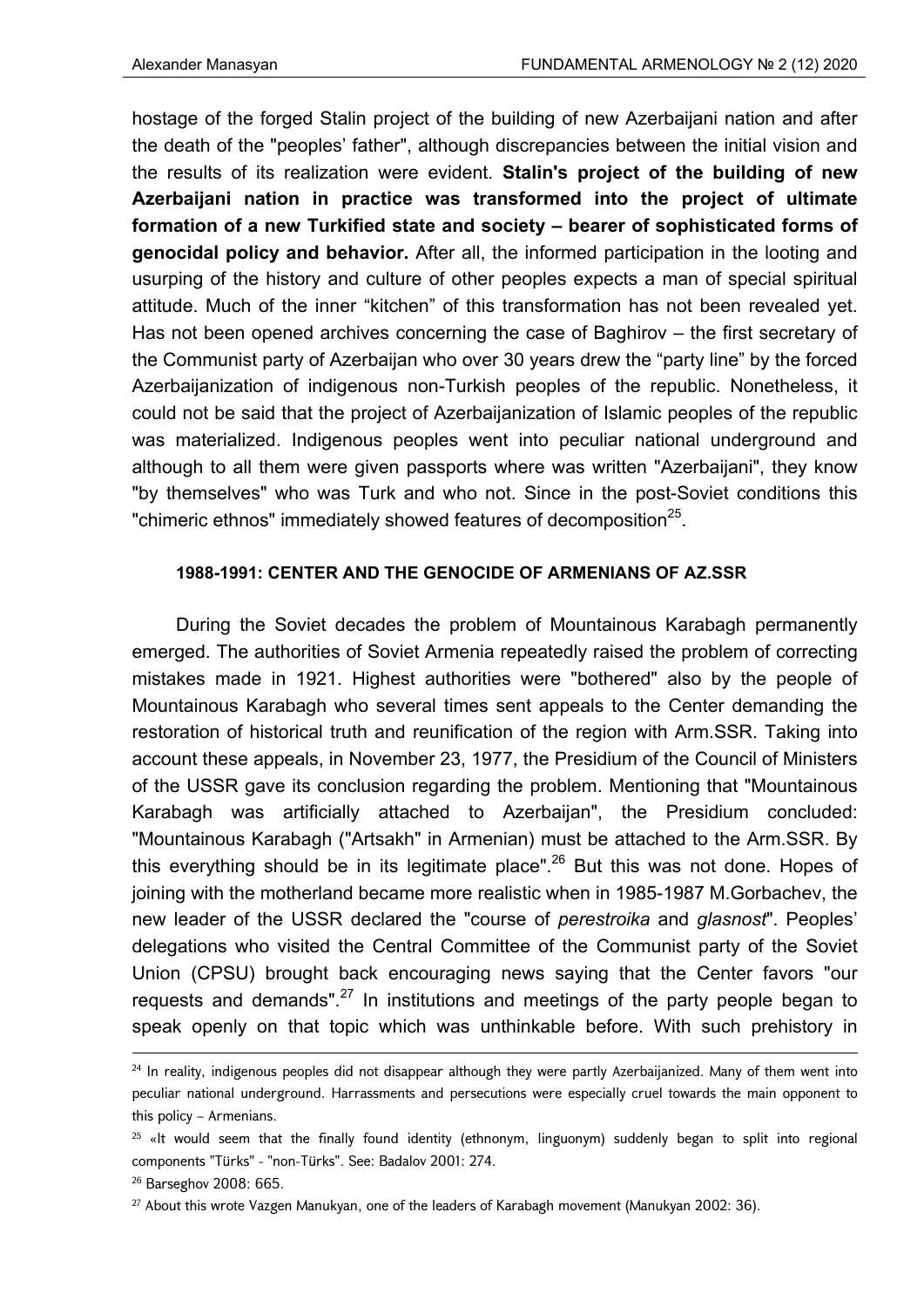February 20, 1988, the Extraordinary session of the people's deputies of the regional Council of the Nagorno-Karabagh Autonomous Region (NKAO) appealed to the Supreme Councils of Az.SSR, Arm.SSR, and USSR to consider and positively decide the problem of the transfer of the *oblast* from Azerbaijan to Armenia. This problem was not considered. It was re-addressed to the crowd of Azeris who were replenished by criminals and which the next day after the decision of the Regional Council moved from Agdam towards Stepanakert to "bring order there". The crowd did not reach Stepanakert. On the Agdam-Stepanakert highway they were blocked by the residents of Askeran. The campaign to Stepanakert did not take place. By the end of the day it turned out that two young Azeris had been killed. One of them – Ali Gajiev was killed by an unknown Azeri policeman who was then taken away by another policeman from Agdam. This fact was proved by all people who were there.<sup>28</sup> Only a month later was opened a criminal case but it remained undisclosed. At these same days from Arm.SSR (from the city of Kapan) where to that date were not registered inter-ethnic disputes, the Azeri population began to leave in orderly fashion. The city authorities began to negotiate with the leaders of the neighboring Azerbaijani regions and they succeeded in persuading some to return to their houses. But they failed to convince all people. By reaching Baku they were re-directed to Sumgait where on the organized meetings they inflamed the crowd by means of false stories about violence against Azeris in Kapan. In this strained situation Katusev, the deputy Prosecutor-General of the USSR who came to the region, spoke on television saying in regard to the murder of two Azeris near Askeran in a manner which showed that they were killed by the Armenians. The provokers from Kapan and Katusev "worked synchronously" and directed the furious crowd against the Armenians. Only two days later in the city arrived actually unarmed cadets of the Interior Ministry of the USSR who were ordered "not to interfere!". Gorbachev, Secretary-general of CPSU (Communist party of the Soviet Union) on the session of the Presidium of the Supreme Council of the USSR held in June 18, 1988, strongly denied that the accident was genocidal act. He claimed the motives of the crime as being «hooliganism». His ominous question "Have you thought about Armenians of Baku?" addressed to the Armenian participants of the session of the Presidium of the Supreme Council, in fact, did have the sense of a sanction on the continuation of massacres. A single court case was divided into several unrelated processes. In Baku the position of the Center was understood appropriately and already in the Autumn of 1988 had begun meetings demanding to release the "heroes of Sumgait". Waves of massacres involved all Az.SSR.

Like in 1988, during the following two decades, in evaluating "events in the Mountainous Karabagh and around it" (from February 1988 exactly such a label was

 $28$  See: Vasilevskij 1988. The uncle of Ali Gajiev who worked at the Stepanakert motor depot, told his friends about this. As in Agdam, in Stepanakert all people know that detail regarding the incident. Katusev could not be unaware, especially given the fact that Henrich Poghosyan, the newly elected leader of the communist party organization of the *oblast* explicitly asked him to take into account that fact in his statements.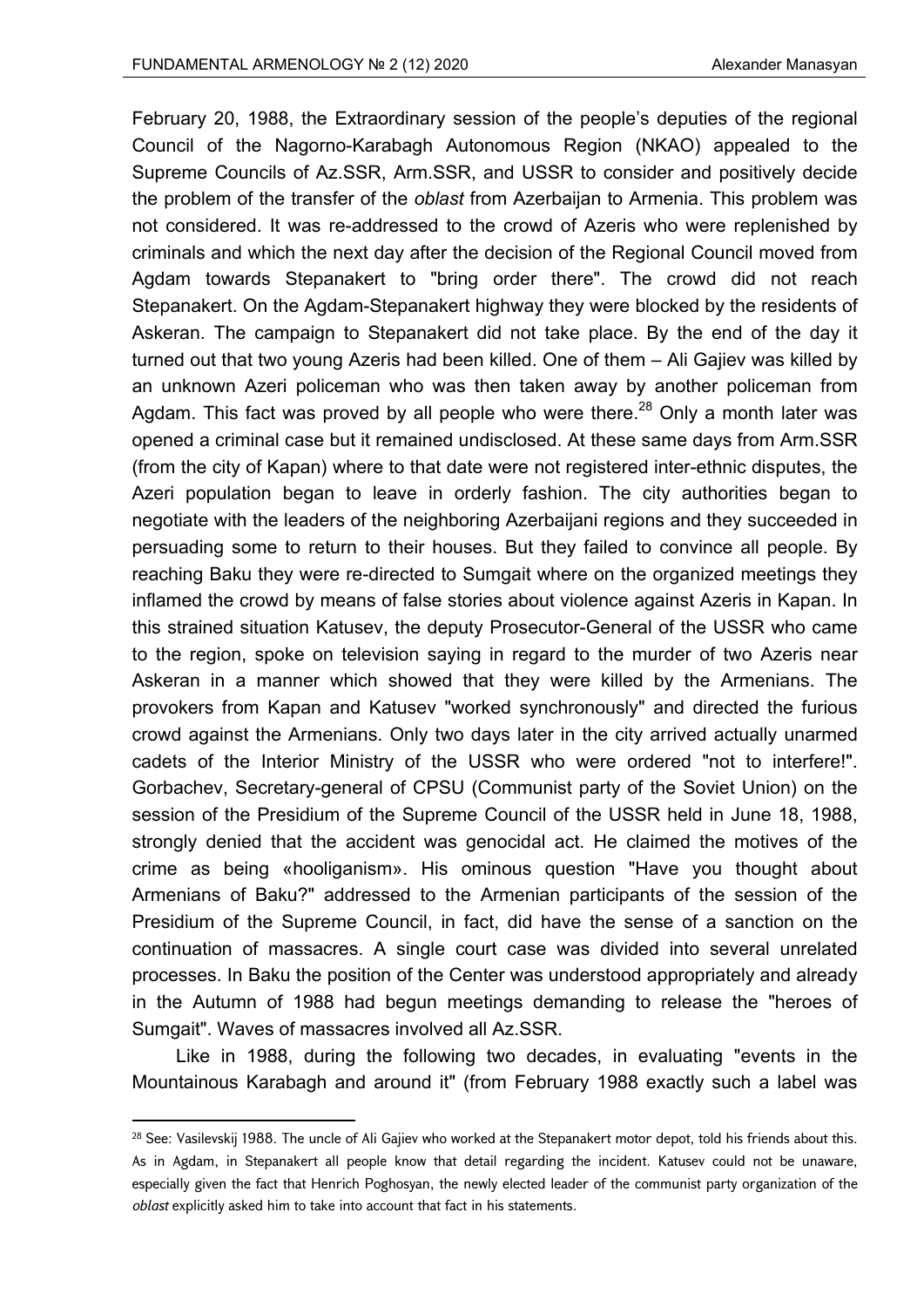attached to the events), the behavior of the Center mainly is characterized by means of the categories of *hesitation, confusion, unprofessional, inability to manage conflicts* and similar concepts. In 1988-1991 perhaps Soviet analysts could not suppose other suggestion. In the higher political circles of post-Soviet Russia until now prevails a cautious *tabu* on the topic of the behavior of the Secretary-general and his Central Committee associates (Yakovlev, Yeltsin, Shevardnadze).<sup>29</sup> The problem is delicate. The contribution of Gorbachev into the dissolution of the USSR is highly estimated by the West which regards him as the main engineer in the dismantling of the "evil empire". It is no coincidence that in October 15, 1990, when in the country ruled by him were raged *pogroms* and massacres, he was awarded with the Nobel prize. Obviously, in Kremlin people fear that the West could take the criticism of Gorbachev as a proof of its intention to restore the USSR. Gorbachev's merit in the dissolution of the USSR is evaluated positively also in the newly created states on the post-Soviet space. After all, just he, destroying the USSR handed them independence. We refrain from historicalpolitical evaluation of the project of the disintegration of the USSR in favor of Union republics and people who had materialized it. This topic needs special study. Meanwhile, actually every month in Russia (and not only in Russia) is published a book claiming that Gorbachev was a traitor.

The topic declared in the headline of our article in the context of the objective consideration of Gorbachev's team oriented on the elimination of the USSR is relevant in two aspects. The first is that in the actions of the Secretary-general of CPSU in any other sphere so evidently is exposed his intention to eliminate the USSR as in the conflict "around Mountainous Karabagh". The second aspect is connected with deeper penetration of Azerbaijani society into the mentality of aggressiveness, permissiveness, and impunity.

Above we had focused on the events of the first days of the conflict not coincidentally. The march of the crowd from Agdam on Stepanakert, not detaining the policeman who publicly killed Ali Gajiev and nondisclosure of that case, organized exit of Azeris from peaceful Kapan and their arrival in Sumgait for participation in meetings, a delay on almost three days of the army's entry into the city–all these could take place only with the knowledge of the Center. It wasn't about confusion or hesitation and even more so in the ability of highest USSR authorities. Center was able to stop these events, and it needs to have an idea about the might of the Soviet special services in order to doubt it. And therefore the events of 1988-1991 "in Mountainous Karabagh and around it" receive more reliable explanation in the context of other assumption, unthinkable in 1988: Gorbachev and his team worked towards the dismantling of the USSR into Union republics.

<sup>&</sup>lt;sup>29</sup> In March 2011, D.Medvedev, the president of the Russian Federation awarded Gorbachev with the order of St.Andrew, mentioning that he sees it as a "symbol of respect to the state … which was our common motherland – Soviet Union". After all, Medvedev was aware that precisely during Gorbachev USSR ceased to exist. Were these words ambiguous or not, is difficult to say. The fact is that Moscow still refrains from evaluation of the Secretary-general's and his command's acts directed upon the dismantling of the USSR. https://ria.ru/20110302/341189157.html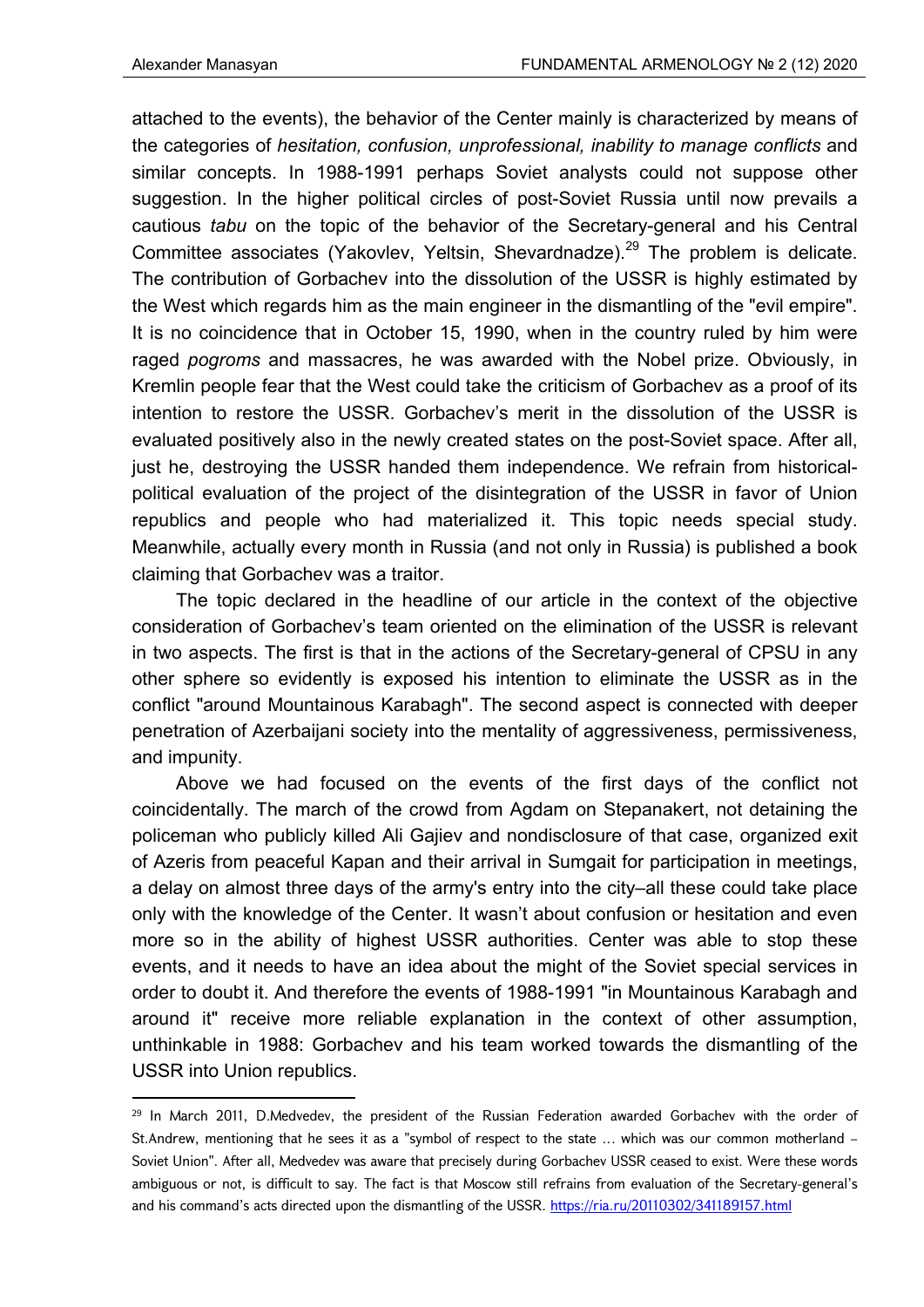This political version we had tested in an article dealing with this goal and discovered that in the conflict around Mountainous Karabagh there is not a single event of 1988-1991 which could contradict to this statement.<sup>30</sup> Everything is becoming clear. The goal of dismantling of the USSR by the Union republics supposed to find most vulnerable point in that construction. All people know that it lies in inter-ethnic relations. Gorbachev also knows it. Why was chosen Mountainous Karabagh? Because its people during the Soviet period never condoned arbitrariness committed against him and was ready to "enter through the opened doors of *glasnost*", to reach the solution of the Karabagh problem based upon Truth and Right. It was believed that Gorbachev's declared course on democratization and *glasnost* gave people possibility to 'reach out to the top'. That possibility was granted. In 1987 under the petition addressed to the Central Committee of CPSU demanding to correct the historical mistake and give back Mountainous Karabagh to Soviet Armenia was signed actually by all adult population of the region. Unique referendum! Nobody was persecuted nobody was arrested like in the past in similar cases. People think that the course of *glasnost* handed them a chance for a fair solution of the problem. But soon after it became clear that *glasnost* was declared not for the fair solution of the problem. It was revealed immediately after the publication of the decision of NKAO *oblast* council requesting the administrative re-subordination of the *oblast*. In February 24 the newspaper "Pravda" informed that the Central Committee of CPSU examining that request evaluated it as the act conducted by "extremist individuals". Central Committee of CPSU concluded: "actions and demands directed on the revision of current national-territorial system contradict the interests of the working peoples of Azerbaijani and Armenian SSR and harms inter-ethnic relations". But only a month before the delegation of that same "extremist individuals" was given "pink hopes" in Moscow.<sup>31</sup>

With the provocation near Askeran and Sumgait massacre the petition of the NKAO *oblast* council to "*consider the problem"* was moved into the plane of bloody conflict, turning it into a detonator of explosive charge of national relations. Center was not interested how it could affect the fate of the peoples of the region. Keeping an eye

<sup>30</sup> Manasyan 2016.

<sup>&</sup>lt;sup>31</sup> That was another delegation of representatives of estimated intellectuals of NKAO and was received by P.N.Demichev, the candidate to the Political Bureau of the Central Committee of CPSU, V.A.Mikhailov, head of the department of inter-ethnic relations of Central Committee of CPSU, at the beginning of February – by A.A.Gromiko, the Minister of Foreign Affairs of the USSR. Precisely Mikhailov gave positive answer to the question of Karabagh leaders when asked if there exists hope on justly solution to the problem. After the delegation were back to home, in Stepanakert appeared leaflets evidently written under the impression of Moscow meeting: "People of Karabagh, the fate of our *oblast* depends only on us thanks to *perestroika*, *glasnost* and democracy. It is time to organize in principal facilities, collective farms and Soviet farms of the *oblast* overall party, labor union and *komsomol* meetings, and in the agenda should be introduced a problem of reunification with the Motherland. The spirit of *glasnost* and democracy should become an impulse for the open and sincere discussion of the problem. Extracts from the resolution of these meetings, certified by seals, should be sent to the Central Committee of CPSU" (See: "Black garden": how the downfall of the USSR started. https://www.bbc.com/russian/russia/2013/02/130131\_karabakh\_history.shtml).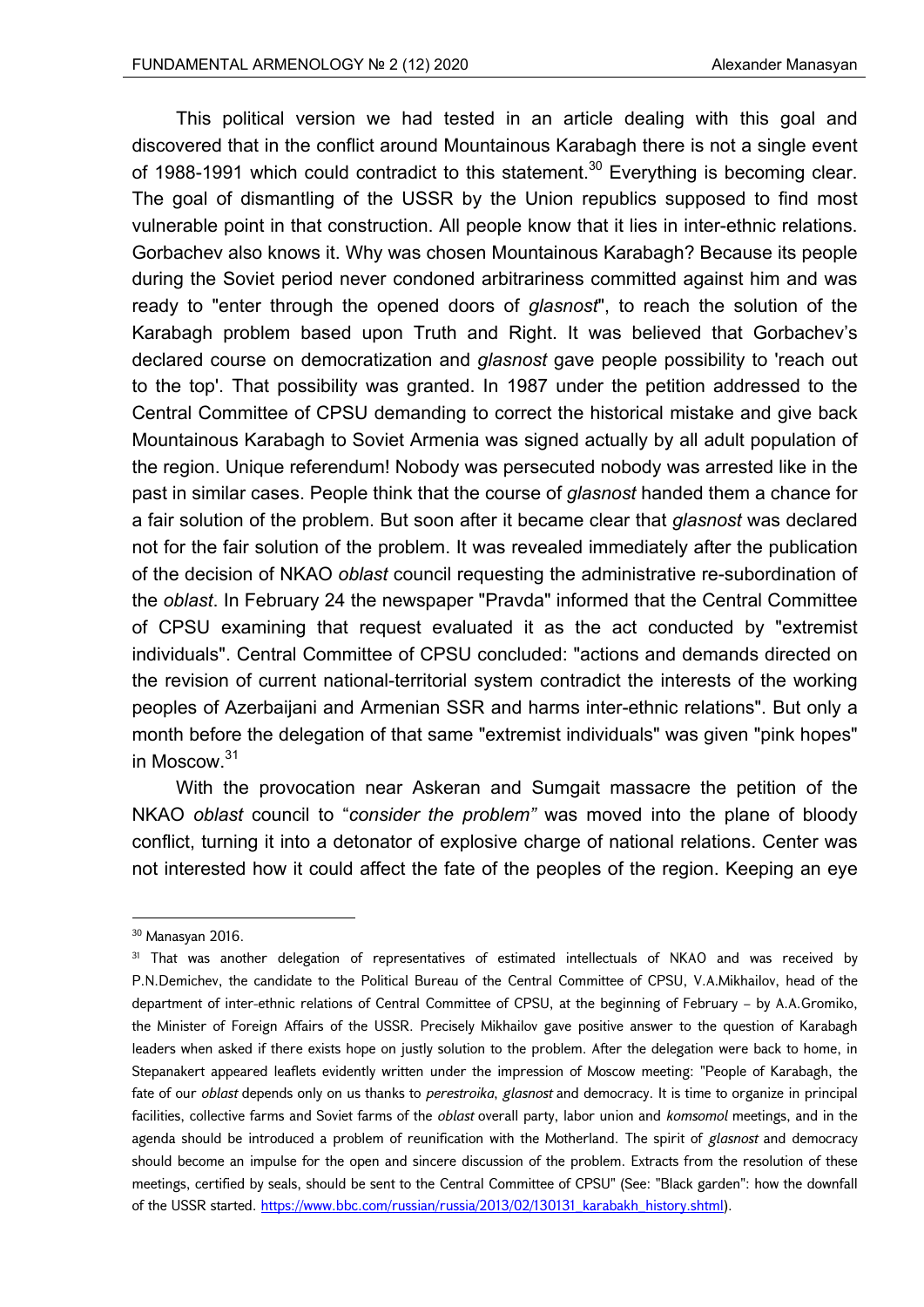on the rhythms of the conflict, by means of provocative articles (mostly in "Pravda") and telecasts by central TV the Center permanently adds fuel to the fire when protest movement declined.<sup>32</sup> As justification of his policy the Center puts forward also legal arguments. They came down to the Article 78 of the Constitution of the USSR that without the approval of the republic the transfer of the *oblast* from Az.SSR to Arm.SSR is impossible.<sup>33</sup> As to the USSR, its history knows over twenty cases of the transfer of territories from one republic to other or the change of the status.<sup>34</sup> Could the Center enter the problem solving process into familiar course knowing that Mountainous Karabagh was attached to Az.SSR forcibly, that Armenians were displaced from Nakhijevan actually completely and that in relation to NKAO Baku pursues the same policy of de-Armenization. Indeed could! There was every reason for the positive answer on the petition of NKAO *oblast* council. But they didn't take even at the formal consideration of the problem. The negative answer was ready beforehand. Main argument of the Center was Article 78 of the Constitution according to which the territory of the Union republic could not be changed without his approval. This argument which attributed some integrity to the sovereignty of the republics, became crucial in the behavior of the Center. All its meaningful steps during 1988-1991 receive explanation exactly in the context of the dismantling of the USSR into Union republics, for which the Karabagh conflict (also other conflicts "emerged overnight") served as necessary background on the way of its realization. The Sumgait massacre, following acts of mass violence throughout all republic, bloody *pogroms* of Armenians in Baku in January 1990, the blockade of NKAO and Armenia by Azerbaijan, all these events might show the breaking down of the Soviet state system due to the conflicts between Union republics. But unbiased analysis of 1988-1991 events proves the reverse: inter-ethnic problems were transformed into the conflicts for the sake of the dismantling of the USSR into Union republics. From this it follows that **not the request of the NKAO** *oblast* **council on re-subordination of the** *oblast* **but the Sumgait massacre and following**  *pogroms* **of Armenians35 starts the process of USSR's decay, since just they** 

<sup>32</sup> From the mid-November, 1988, during the whole month in Baku were razed protest rallies against cutting of relic trees in the place Khachin tap for the building of a guest house there for the Yerevan plant of aluminum, while in that place never existed trees! The Center could dispel this false information and defuse the heat of passion by means of a single TV report. It just needed to say the truth. Aware of the truth the Center concealed it in the case of the Askeran incident, Sumgait massacre, the exit of Azeris from Kapan. Lie served as a flywheel in the promotion of the conflict.

<sup>&</sup>lt;sup>33</sup> In the interview given to the TV channel ArmNews in August 2020, Paul Goble, as a response to the question concerning his plan of the Mountainous Karabagh conflict's regulation mentioned as being strange the circumstance that many experts were completely unaware that during the Soviet years happened numerous cases of the change of Union republic's borders. https://bit.ly/32zMUzY

<sup>&</sup>lt;sup>34</sup> The bloody January 1990 in Baku revealed Gorbachev's falsity of the statement that the army was late in Sumgait only three hours. Survivors testify that the vandals were rioting in the city at least two days "without witnesses". As to the entry of army into Baku, it was impossible to conceal the truth. The army waited in the Baku airport almost a week until the rioters could finish their job.

<sup>35</sup> Massacres and *pogroms* of Armenians in DRA and Az.SSR were not limited with beating and looting. They were accompanied with mass killing of civilians and were acts of genocide.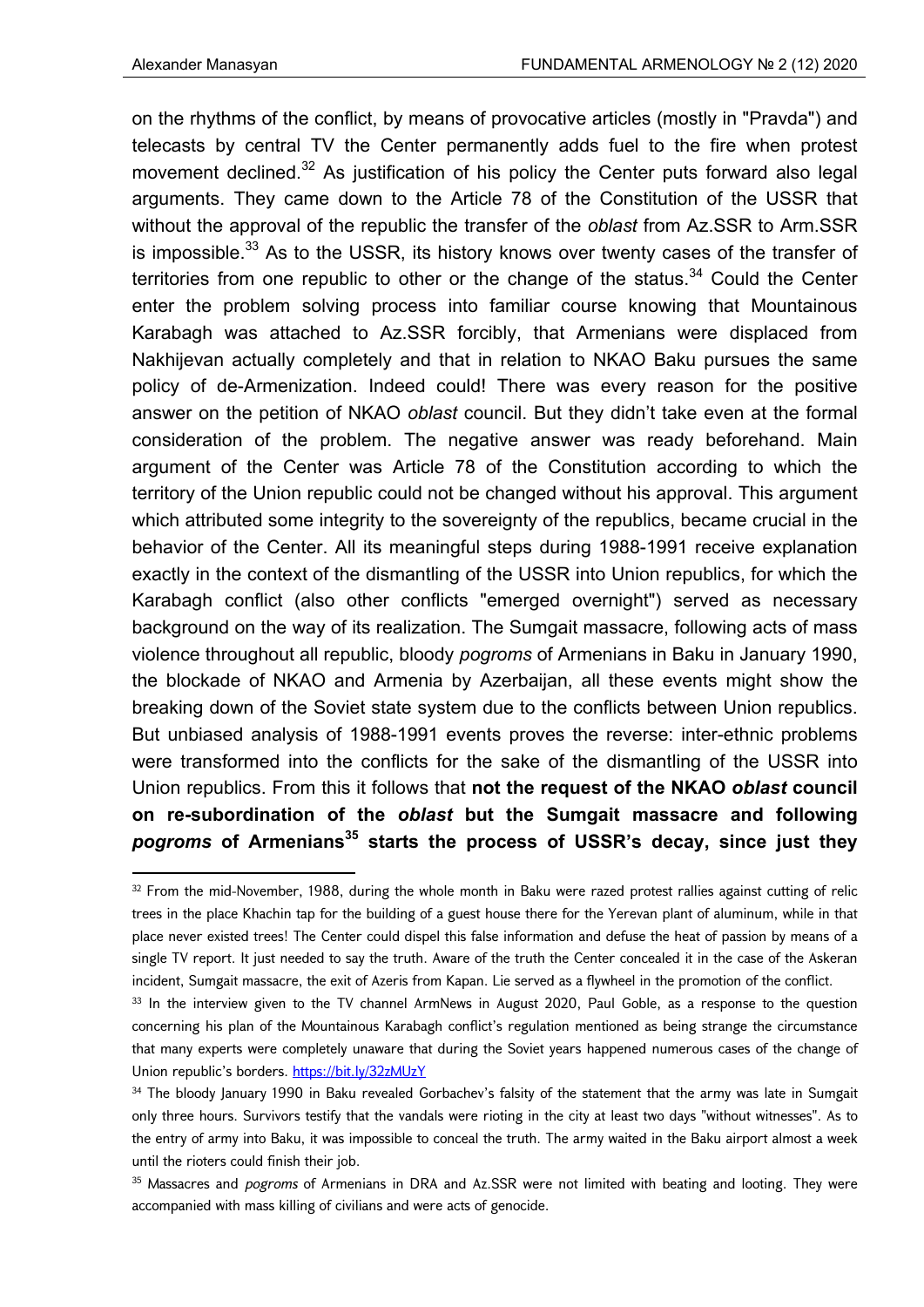**showed that the Center which was able to stop the vandalism and secure physical safety of the unified state's citizens, took the side of the thugs.** By the way, from Az.SSR came first call about the legal downfall of the USSR when in January 19, 1990, the Nakhijevan ASR declared of its independence and exit from the USSR. This act was preceded by *pogroms* of Armenians of Nakhijevan and destruction of the 700 km length state border with Iran. The USSR dismantling project could not be oriented on the civil solution of the existing inter-ethnic problem. Blood and a victim were needed. **On the altar of the downfall of the USSR became the Armenian population of Az.SSR which several decades before that was a target of sophisticated technology of "soft" pressure.** 

**In the bloody butchery of 1988-1991 had suffered genocide the people - cofounder of that Soviet republic. In the context of our topic is actual the conclusion resulting from that said above: Az.SSR and Caucasian Tatars who "became" Azeri concluded their residence in the USSR with deeper rooting of aggressive permissiveness in the public conscience and confidence in impunity for their crimes against humanity.** 

## **FEEDING OF GENOCIDAL BEHAVIOR OF AZERBAIJAN IN THE COURSE AND AFTER THE FALL OF THE USSR**

Reminding the *pogroms* in Sumgait, by the November 19, 1989 Resolution the USA Congress obliged executive authorities to contribute to the achievement of the conflict around Mountainous Karabagh in the bilateral negotiations with the Soviet leadership "which could truly reflect opinion of the population of the region".<sup>36</sup> A whole list of documents accepted in the capital cities of Western states could be compiled which express concerns regarding the fate of Armenians, victims of mass violence in Az.SSR. All were aware of committed atrocities. But at the same time the West didn't hide his sympathies towards Gorbachev. Not without reason in October 15, 1990, when in the country ruled by him fires were burning he was awarded the Nobel prize for his "leading role in the peace process", as it was said in the statement of the Nobel committee. On this background statements and resolutions which condemn bloody *pogroms* of Armenians should have been arranged in the wording which bypasses the responsibility of the Secretary-general for the embedding into chaos 1/6 part of the planet towards such "peace process". For such large-scaled project of the USSR's dismantling the tortures to which were doomed Armenians of Az.SSR, probably were perceived by the authors of the project as regrettable but also as its inevitable details. $37$ 

<sup>36</sup> https://www.congress.gov/bill/101st-congress/senate-joint-resolution/178/text/es

<sup>&</sup>lt;sup>37</sup> Unlike states, theconscience ofworld communityon behalf of leading philosophers, sociologists, rights defenders, andpublic figuresof the XX century from Europe, Canada, and USAsent an Open letter addressed to the world community, calling things by their proper names. Authors of the letter perceived in the Armenian *pogroms* in Az.SSR continuation of the Armenian genocide in the Ottoman empire. The Open letter signed by 132 was published in the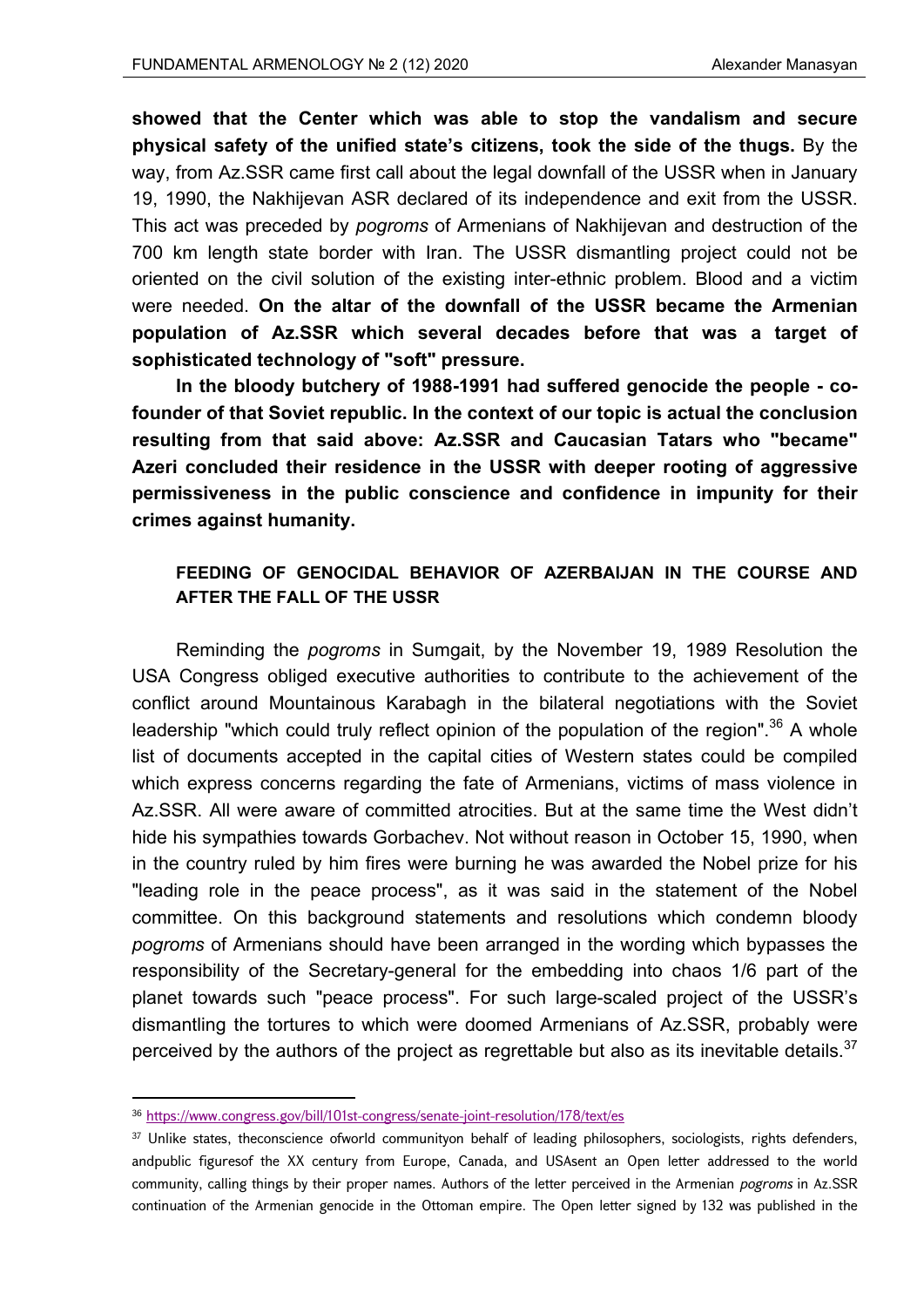Events of the February 1988 described in the last paragraph didn't leave room for doubt that the USSR's dismantling project through inter-ethnic hatred was in the working folders of the West already during the days of the Sumgait *pogrom*.

Who is the author of that project? It is probable that it was designed and initiated by the Secretary-general of CPSU himself and his command, and the new course of "*Perestroika* and *glasnost*!" served as cover. In this version the West had to support only the process of "democratization of the evil empire" launched by its new leader which was openly done. It is possible also that the hint on key ideas originated from the West which provided support to the Secretary-general of CPSU in the course of the process in the form of prompt expertise. Like in the first case, in the second also the conviction of *pogroms* should have been of declarative character and avoided to cross the line of formal complaints, which they actually were.

Whatever it was, the West was aware of Secretary-general's goal regarding the sovereignty of the Union republics and renovation of the USSR which could be seen in his activities and speeches. That goal was USSR's dismantling by Union republics. The formula was suitable for the West. After all, precisely the West took into account the willingness of political elites of many Union republics to such dismantling, which could secure the most realistic and cheapest plan for the realization of the dismantling. Yes, for the initiation of the process a conflict needed and in the role of such became the conflict around Mountainous Karabagh. But, having a historical chance to obtain full sovereignty, republics had to postpone "their own Karabaghs", which was easy to calculate.

The attitude of the West towards the project "Dismantling by Union republics" was announced in the critical moment of events, immediately after the declaration of Russia, Ukraine, and Belarus about the creation of the Commonwealth of Independent States (CIS) in Belovezhskaya pushsha in December 8, 1991. By the decision of European Council (Maastricht, December 9-11, 1991)<sup>38</sup> in December 16, 1991, in Brussels the session of the EU at the level of foreign ministers announced about the criterions of EC for the recognition of new states in Eastern Europe and on the territory of the USSR.<sup>39</sup> Among the criterions of the official recognition of new states in Eastern Europe and on the territory of the USSR was also "respect for the inviolability of all borders which could not be changed unless peaceful means and common consent".

The states – members of EU as a requirement for the international recognition of the former Union republics put forward a demand of mutual respect of all borders. But even under such conditions among new states the Republic of Azerbaijan, like in the

<sup>39</sup> https://zakon.rada.gov.ua/laws/show/998\_119#Text

<sup>&</sup>lt;u> Andrewski politika (za obrazu za obrazu za obrazu za obrazu za obrazu za obrazu za obrazu za obrazu za obrazu</u> newspaper NewYorkTimes, July 27, 1990 (the text of the letter see also inhttps://aga-tribunal.info/en/open 27-7-1990\_en/).

<sup>38</sup> The date of the session of the Council of European Union on the next day of the Belovezhsk agreement speaks in favor of the suggestion that the project of the dismantling of the USSR into Union republics was already in the EU's folder, which hurried to announce about it in order to escape complications and for the sake of acceleration of legal registration of the downfall.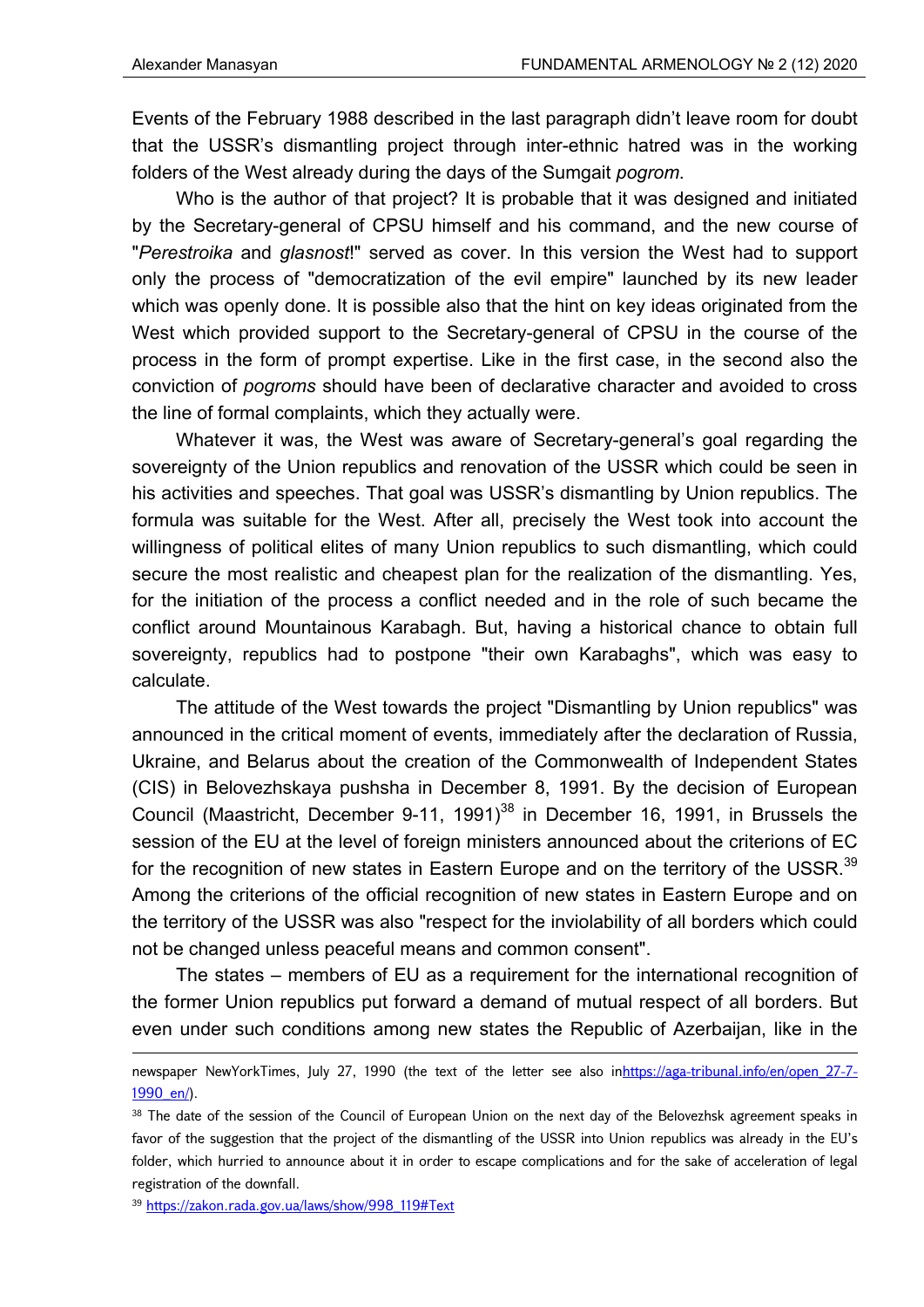past DRA and Az.SSR appear as special case. The Republic of Azerbaijan had already evaluated the Sovietization of Azerbaijan as annexation and, by refusing to be successor of Az.SSR declared the restoration of the DRA which existed in 1918-1920. The act of recognition of the Republic of Azerbaijan in the limits of Az.SSR turned out to be absolutely deprived of legal foundation, since the state whose successor the Republic of Azerbaijan had declared, was neither recognized nor actually had established borders. Europe did not notice these "details" and recognized the Republic of Azerbaijan in the borders of Az.SSR. Nonetheless, if we assume that Europe which has a custom of getting to the most insignificant details regarding other problems, could ignore this fact that does not fit the legal logic, a more striking fact contradicts not only the traditions of European legal culture but also to international law. The Republic of Azerbaijan could not have been recognized in the borders of former Az.SSR along with the Nakhijevan by virtue of the treaty of Kars of October 18, 1921, according to which it was put under the protection (but not sovereignty!) of  $Az.SSR<sup>40</sup>$  If that treaty is to be recognized as legal nonsense from the very moment of its signing, then we have to go back to the status of Nakhijevan as the territory of Armenia recognized by Azerbaijan itself.<sup>41</sup> Another legal obstacle against the recognition of the Republic of Azerbaijan in the borders of Az.SSR is the declaration of independence of Mountainous Karabagh in full compliance with all norms of international and internal laws of the USSR. It gave preference to Azerbaijan where before December 16, 1991, i.e. until the moment of EU's criterions was never occurred any act of self-determination (referendum) on the subject of sovereignty and on that grounds the establishment of legitimate borders!

Granting the Republic of Azerbaijan with illegitimate borders, Europe continue the line of Kemalist Turks and Bolsheviks, joining them post factum and had legalized the arbitrariness towards Armenians like it was in the session of the Caucasian Bureau of Russian Communist party(b)<sup>42</sup>, and also during the signing of the Kars treaty. In justifying Europe could be suggested an argument that cases of "Karabaghs" in the USSR were many and that in December 1991 Europe might have not considered "these details". Yes, similar problems existed, but nowhere the problem was connected with the genocide of a state-forming nation which were Armenians of Az.SSR, and violation of the existing treaty. Ignorance of this fact reveals also the motives why the continuous

<sup>&</sup>lt;sup>40</sup> Precisely Nakhijevan was handed over to Az.SSR in the legal status of protectorate by the Young Turks and Bolsheviks by the Russian-Turkish treaty of Moscow inMarch 16, 1921,which already in December 1920 was recognized as an integral part of Soviet Armenia. In the treaty of Kars the status of protectorate was replaced by the status of patronage which usually is treated as being weaker form of the protectorate. The status of patronage (protectorate) means that the territory given to some state as protectorate is alien one, and legally does not belong to the protector state. Own territory could not be given to him under protection, and such legal nonsense is not registered in international practice.

<sup>&</sup>lt;sup>41</sup> By the way, that contradictory treaty had been second time violated in 1923 when was changed the status of Nakhijevan as a protectorate territory and «presented» to it the status of autonomous republic insideAz.SSR.

 $42$  The decision of Caucasian Bureau of Russian Communist party(b) was not issued at all. It was regarded as "accepted" without discussion and voting.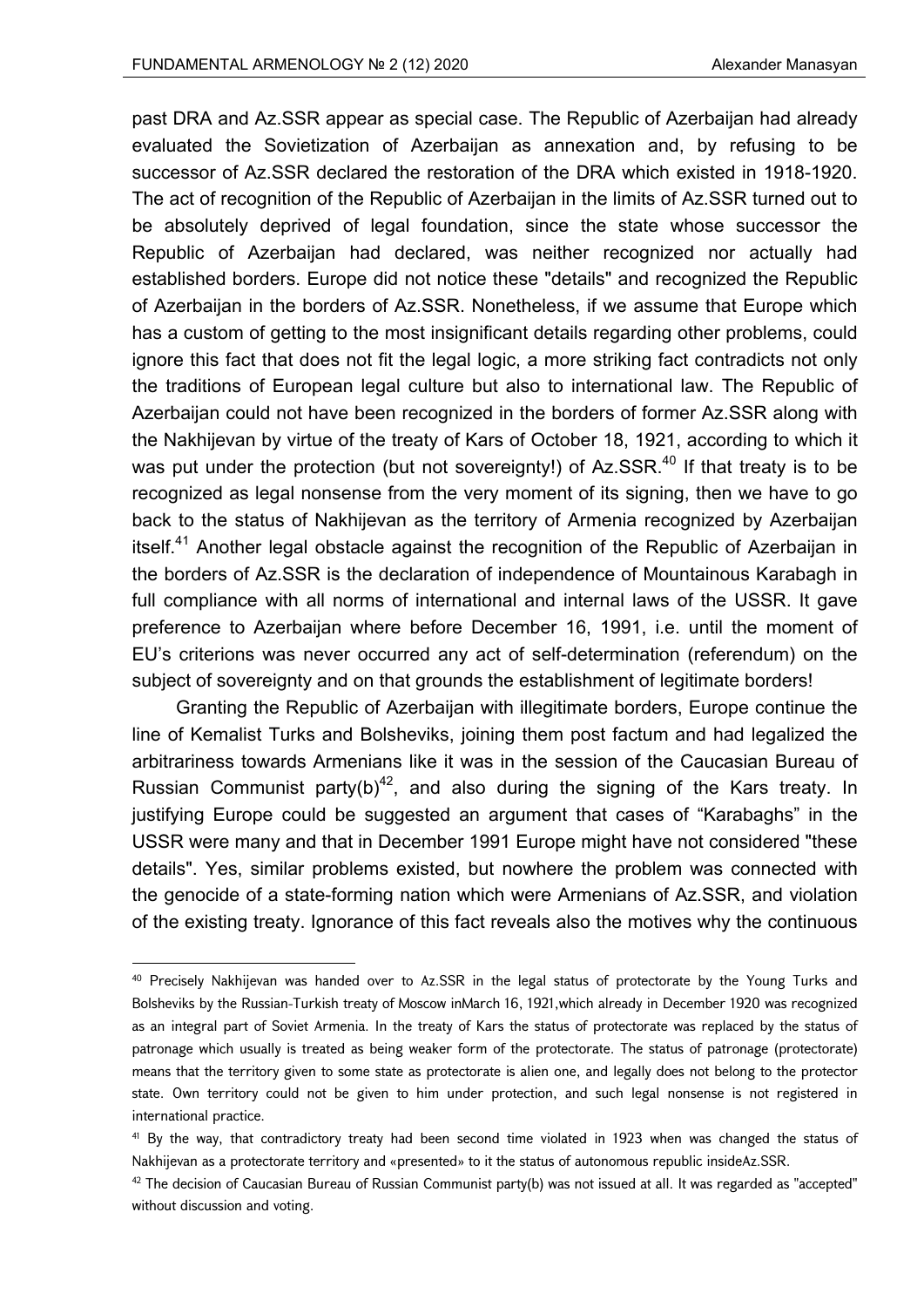mass *pogroms* of Armenians about four years throughout all Az.SSR had not been evaluated as acts of genocide by Europe. It was not just that such evaluation could cast shadow on Gorbachev who was responsible for the downfall of the USSR. The classification of bloody *pogroms* of the Az.SSR Armenians as acts of genocide could hinder the implementation of the principle of "Downfall by Union republics" on the final stage of the USSR's dismantling. Europe carefully avoided such classification of brutalities with respect to Armenians in Az.SSR, in order not to hold the side of a genocidal state while recognizing new states according to the principle "Downfall by Union republics". Already in February 1988, the Sumgait fanaticism against Armenians was not regarded as genocidal action. And in this lies indirect proof that already during those days of February 1988 the principle "Downfall by Union republics" was in the folders of the West.

But legally and morally unpleasant sides of the recognition of the Republic of Azerbaijan in the borders of Az.SSR are not limited to this. Such recognition not only released Baku from the burden of crime against humanity. By this act Europe provoked Baku to begin war against NKR in order to liberate "its" territories from Armenian "occupation". Hardly the West had considered the consequences of such attitude for the spiritual world of the Azerbaijani society when it opted for the principle of "Downfall by Union republics" for the sake of easy dismantling. It was not just a conspiracy of silence regarding the genocide of Armenians of Az.SSR. Europe granted the Republic of Azerbaijan with Armenian territories. And this could not be understood in Azerbaijan otherwise but encouragement of its behavior.

The consequences did not take long to wait. Ethnic cleanings were followed by persecution of half-breeds from mixed Armenian-Azeri marriages. Armenophobia became official ideology in the domestic and foreign policy. Propaganda of hatred towards Armenians reached to kindergartens and school textbooks. Baku started to supply Islamic fundamentalists with terrorists and financially support the Islamic state of ISIS.43 Manifestation of the spiritual state of Azerbaijani society became national jubilation over the extradition of Ramil Safarov from Hungary,<sup>44</sup> who in 2004 killed in Budapest the Armenian officer Gurgen Margaryan while he sleeps, where they together were trained within the program of NATO "Partnership for peace".<sup>45</sup>

<sup>43</sup> Hambaryan Gagik, The terrorist organization "Islamic state" and Azerbaijan. https://bit.ly/3lxMxhT

<sup>44</sup> In the Internet could be found numerous articles dedicated to that terrible story (see, for example, https://lenta.ru/articles/2012/09/03/hero/). Baku asked Budapest for the extradition of Safarov allegedly promising that he will be sentenced in Azerbaijan. But at the same day of his return to Baku Ilham Aliev, the president of Azerbaijan not only signed a decree of his pardon but also raised his rank and donated him an apartment. The people cheered. The name of the murderer became very popular for the newborn children. That reminds of the cheering and fireworks in Baku in December 7, 1988, when in Armenia happen destructive earthquake of Spitak.

<sup>45</sup> Baku not only triumphantly received killers of Armenians. There exists a tradition to bury such "good guys" as national heroes. Still in 1967, with such honor was awarded Arshad Mamedov, the director of a school who committed a brutal cultic murder of an Armenian schoolboy Nelson Movsisyan. At the funeral attended top officials of the republic who promised to erect for the hero a worthy monument. For details see: https://artsakhpress.am/rus/news/7332/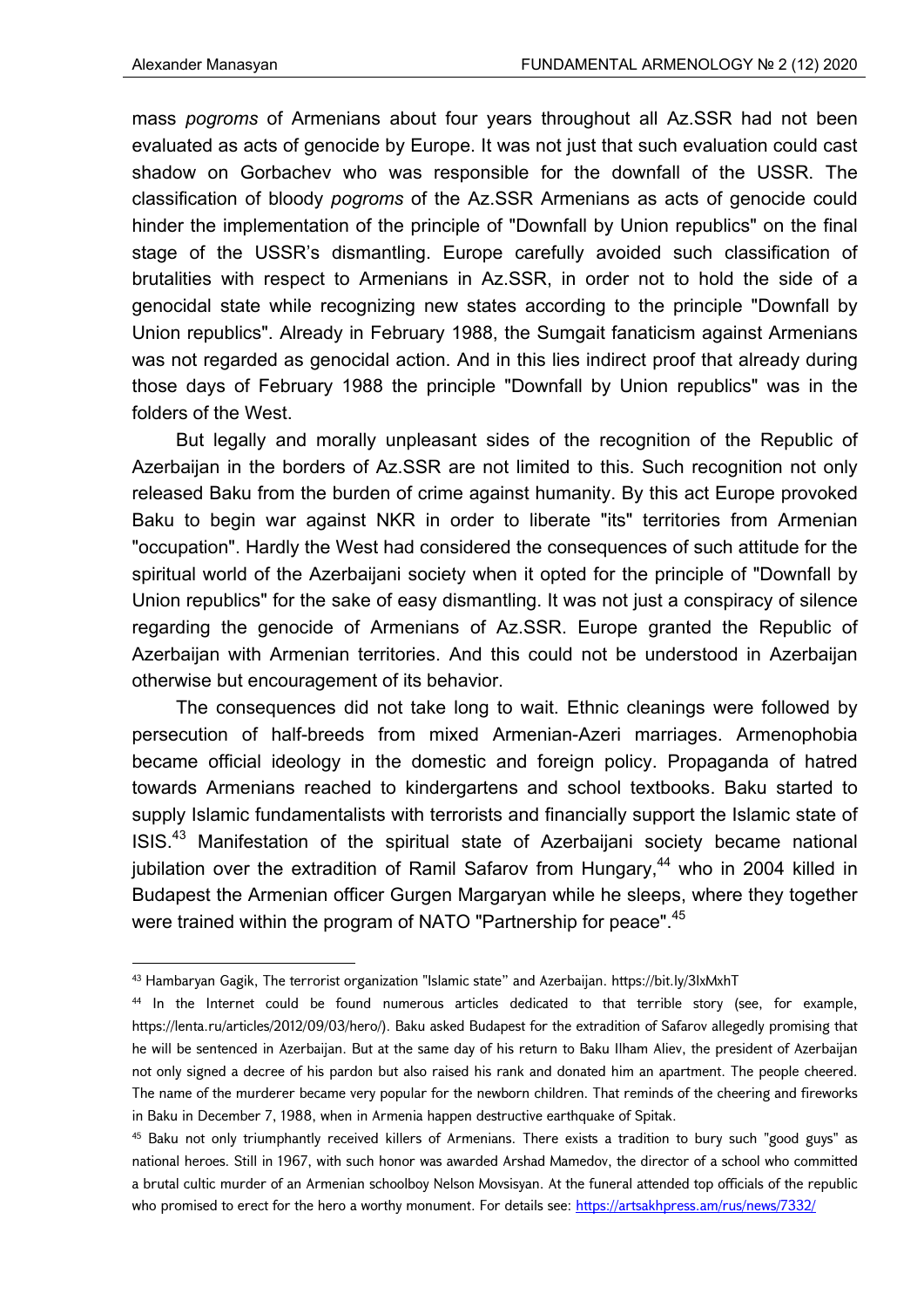The case of Safarov who was heroized for the murder of a sleeping man was iconic. With its habits Baku in the open went out on the international stage and, as before, got off with verbal demarches and "severe complaints". More adequate means for Baku were not found. Do not follow any sanctions for the perversion of European structures by "caviar diplomacy". Expanding the formats of self-realization and implantation of their own political-cultural standards on the international arena which had begun from the case of Safarov should have further development. Indeed, Baku had every reason for confidence that it gets away with it. In the summer of 2020, in Moscow Azeris launched the so-called "apricot war", trying to provoke Armenian-Azeri conflict on the Russian soil, well aware what kind of threat it resembles for the multiethnic Russia.

Typical manifestations of Azerbaijani political culture, beginning from education of children at schools, kindergartens in the spirit of Armenophobia, looting the history and culture of the peoples of the region, and until heroization of the sleeping Armenian officer, sponsoring ISIS and launching of the "apricot war" in Russia hardly could be imagined to be spontaneously or impulsively emerged phenomena. These are not actions of nomadic encampment where the alarm resonates from one tent to other and all tribe splash runs out to defend the encampment. The acts of Azeris outside Azerbaijan apparently are not manifestations of bygone instinctive solidarity. They are impossible without governing center (institution) of planning and coordination. Crimes which remained unpunished inspire Baku on new large-scaled terroristic acts on the international arena. Chronologically, the last message coming from external authors on the permission of the realization of accumulated potential of fascist aggressiveness became the silencing of the Az.SSR Armenians' genocide and recognition of the Republic of Azerbaijan along with Nakhijevan and Artsakh which legally do not belong to him. Whether they wanted it or not in western capital cities, but it became encouragement of genocidal behavior of the Republic of Azerbaijan, a stimulus for becoming one of the world centers of the ideology of aggressive nationalism and genocidal behavior. Evidence of this is its attempt to transfer Armenian-Azerbaijani conflict on the Russian soil in July 2020.

## **BIBLIOGRAPHY**

#### **DOCUMENTS**

APD APA - Archive of political documents of administration by the president of Azerbaijani Republic (Baku).

Armenian-Russian relations in the XVIII century(Collection of documents, vol.IV), Yerevan, 1990 (ed. M.G.Nersisyan).

Collection of legalizations andorders of theWorkers' and Peasants' Government of ASSR for 1923, Baku, 1923 (in Russian).